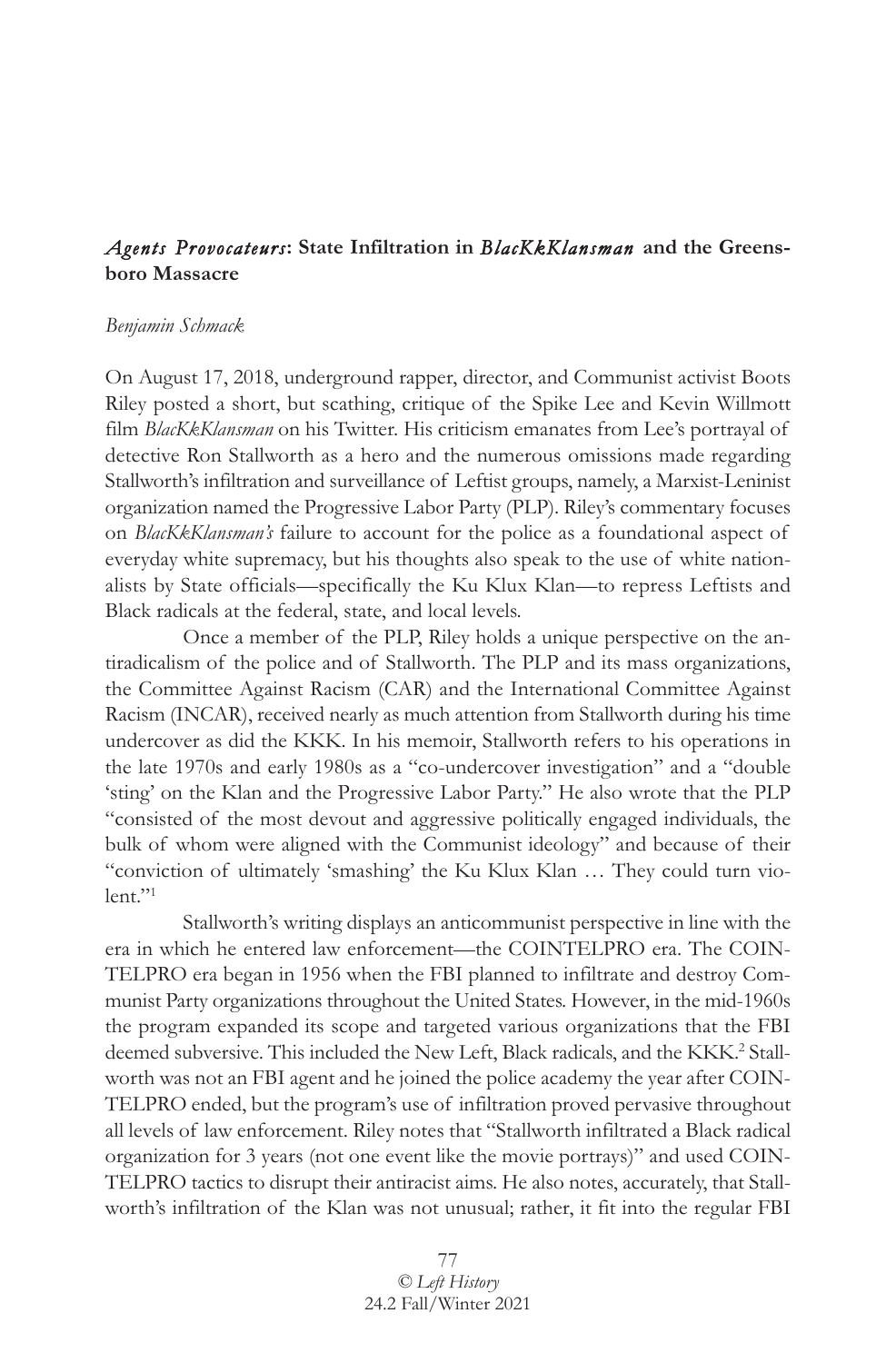and police tactic of using white nationalist groups to "threaten and/or physically attack radical organizations."3 Despite the PLP's significance to Stallworth's operation, the filmmakers erased it from the narrative in their adaptation.

Riley's criticisms revolve around the film's neglect of this persecution of the Left, but creative license remains an essential aspect of adaptation—even when interpreting a memoir. Literary theorist Linda Hutcheon argues that the adapted text "is not something to be reproduced, but rather something to be interpreted and recreated."4 The mere process of shifting mediums makes a complete reproduction impossible. Yet, art is also often political, and Lee and Willmott's film is unmistakably so. The film is set in the 1970s, but their interpretation conveyed a message about contemporary race relations, namely the complicity of the Trump administration in encouraging racial violence from 2015 to 2017. The criticism of this article focuses on how *BlacKkKlansman* conveys its political messages. Hutcheon notes that literary critics sometimes dismiss the relevance of political "intentionality" in art in comparison to interpretation. However, she contends that the "culturally and historically conditioned reasons for selecting a certain work to adapt and the particular way to do so should be considered seriously by adaptation theory, even if this means rethinking the role of intentionality in our critical thinking about art in general."5 Lastly, Hutcheon finds not only that an "adaptation can obviously be used to engage in a larger social or cultural critique," but that it "can even be used to avoid it" as well.<sup>6</sup> In this respect, the decision making of Lee and Wilmott to avoid, or erase, the Left in their social and political critique deserves further analysis and contextualization. The removal of the PLP during their adaptation process speaks to both the process and the normalization of the Left's removal from mainstream culture, history, and thought throughout the United States.

I argue that the film's erasure of the radical Left as a source of resistance to white nationalism and its foregrounding of the police as Klan opposition bolsters an unrealistic portrayal of State efforts to end white supremacy. The film's erasure of Stallworth's surveillance of the Left is significant as it obscures the pervasiveness of State anticommunism to mainstream audiences in a way that is counterproductive to truly understanding systemic inequality. Because of this decision, moderate, liberal, and conservative filmgoers alike are presented with the Klan as the main source of racism and law enforcement as divorced from systemic oppression. The film's erasure of the PLP and Left radicalism allows the misconception of the State as focused on combating white nationalists to persist unchallenged in the discourse emanating from the film. Arguably, the Left's removal even tempers the film's most productive adaptation from the memoir—that being how it corrects for the lack of the Black feminist perspective. While the inclusion of the Black feminist character, Patrice Dumar, should be solely a strength of the film, her lack of development as a radical character leaves the film without a Leftist protagonist, despite the constant opposition of Black radical feminists to white nationalism. In this way, the Left erasure in the adaptation polishes the police into heroes and leaves the audience with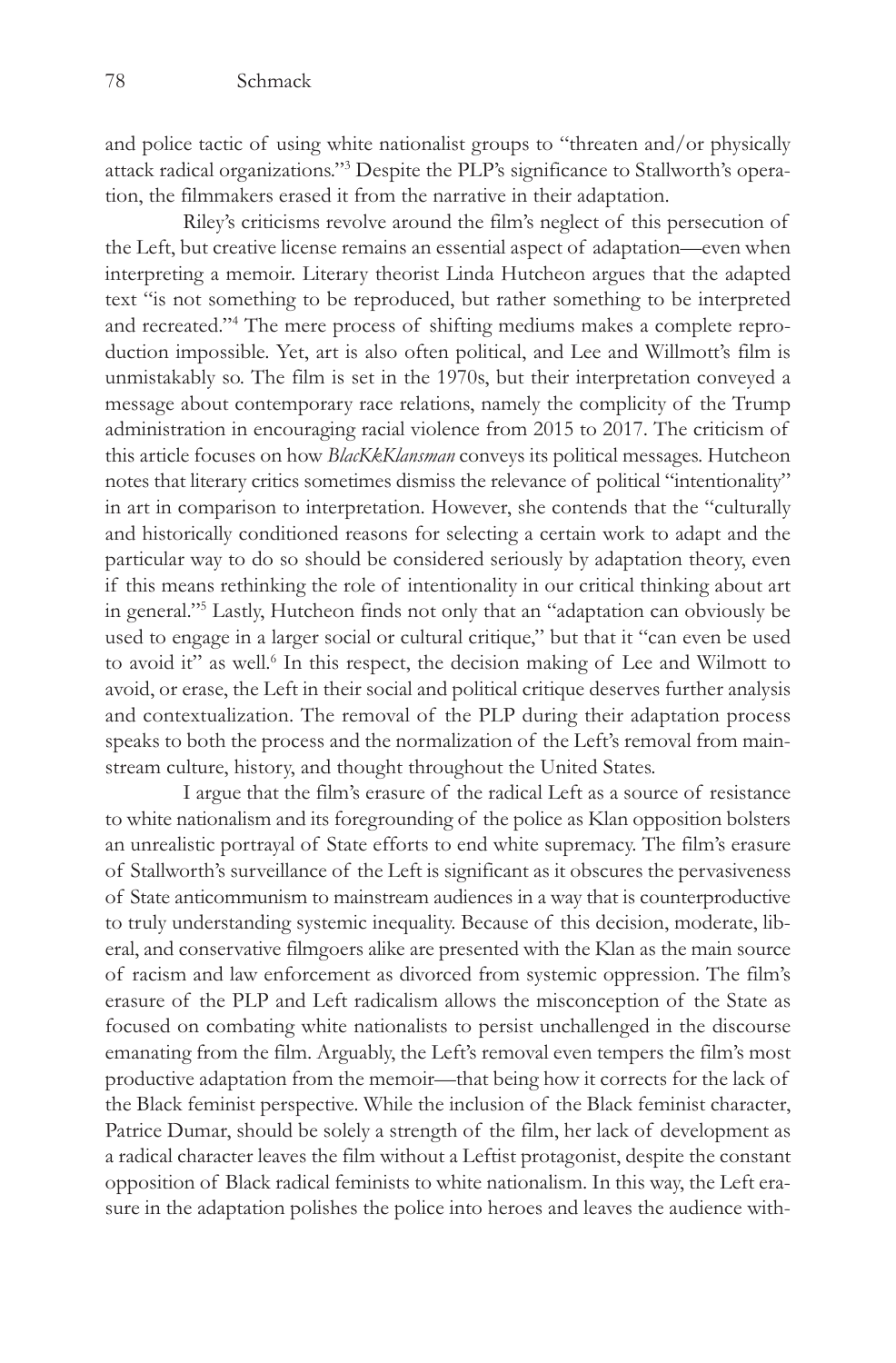out a radical alternative through which to envision antiracist resistance.

Using both iterations of *BlacKkKlansman*, as well as Riley's critique, this article frames an analysis of State, white nationalist, and anticommunist repression against a broad spectrum of activism on the Left. I also contrast the various accounts of Stallworth's career with an event more indicative of historical police infiltrations of the KKK: the Greensboro Massacre of 1979. The event was also subject to forms of historical erasure and—by ignoring the themes of anti-Left repression that it shared with Stallworth's operation—*BlacKkKlansman* moves these discussions further from the public discourse. The Massacre, briefly alluded to in Riley's essay, involved KKK and American Nazi Party chapters infiltrated by law enforcement for the purposes of anticommunist and anti-Black repression. Despite the presence of law enforcement infiltrators within these groups, Klansmen and Neo-Nazis murdered five Communist Workers' Party (CWP) organizers and wounded many more. Not only was this an instance of State-infiltrated white nationalist groups murdering Communist organizers, the episode occurred, as Riley points out, at the exact same time as Stallworth's operation in Colorado Springs. Yet there was no attempt to reconcile these two events or mention the infiltration tactics seen in these examples in either the film or book adaptation of *BlacKkKlansman*. Once again, the Left is erased, leaving an idyllic version of the State as racism's sole opponent.

# **Commies vs. Klansmen: The Discussion Thus Far**

In terms of both rhetoric and physical clashes, Communist and Klan organizations have been at odds from the 1920s to the present day. Yet, never has a discussion of Klan anticommunism or Communist anti-Klanism placed this feud into its centurylong context. Anticommunism is a recurring theme in the third section of Wyn Craig Wade's *The Fiery Cross: The Ku Klux Klan in America*; however, Wade's account lacks depth in discussing COINTELPRO and the FBI as forces of State repression.<sup>7</sup> Periodized works on communism, anticommunism, and the KKK provide more nuance, but rarely emphasize this ideological feud as truly central to their narratives.<sup>8</sup> The work that most closely places these two groups into a discussion with one another is David Cunningham's book on FBI counterintelligence, *There's Something Happening Here*. While it is not his central argument, Cunningham shows that COIN-TELPRO cast Communists and Klansmen as similarly "subversive" and stated that they regularly viewed the latter as the lesser of the two evils. In his study of the program's various covert actions, Cunningham finds that COINTELPRO launched a nearly identical number of actions against the KKK and Left groups through "COINTELPRO—White Hate" and "COINTELPRO—New Left" respectively. However, the types of actions taken by the program varied wildly between "White Hate" and "New Left," to the point that distinct FBI goals became apparent. "Hindering individual participation," Cunningham argues, "became the most commonly used type of action in COINTELPRO—New Left." Conversely, "the Bureau's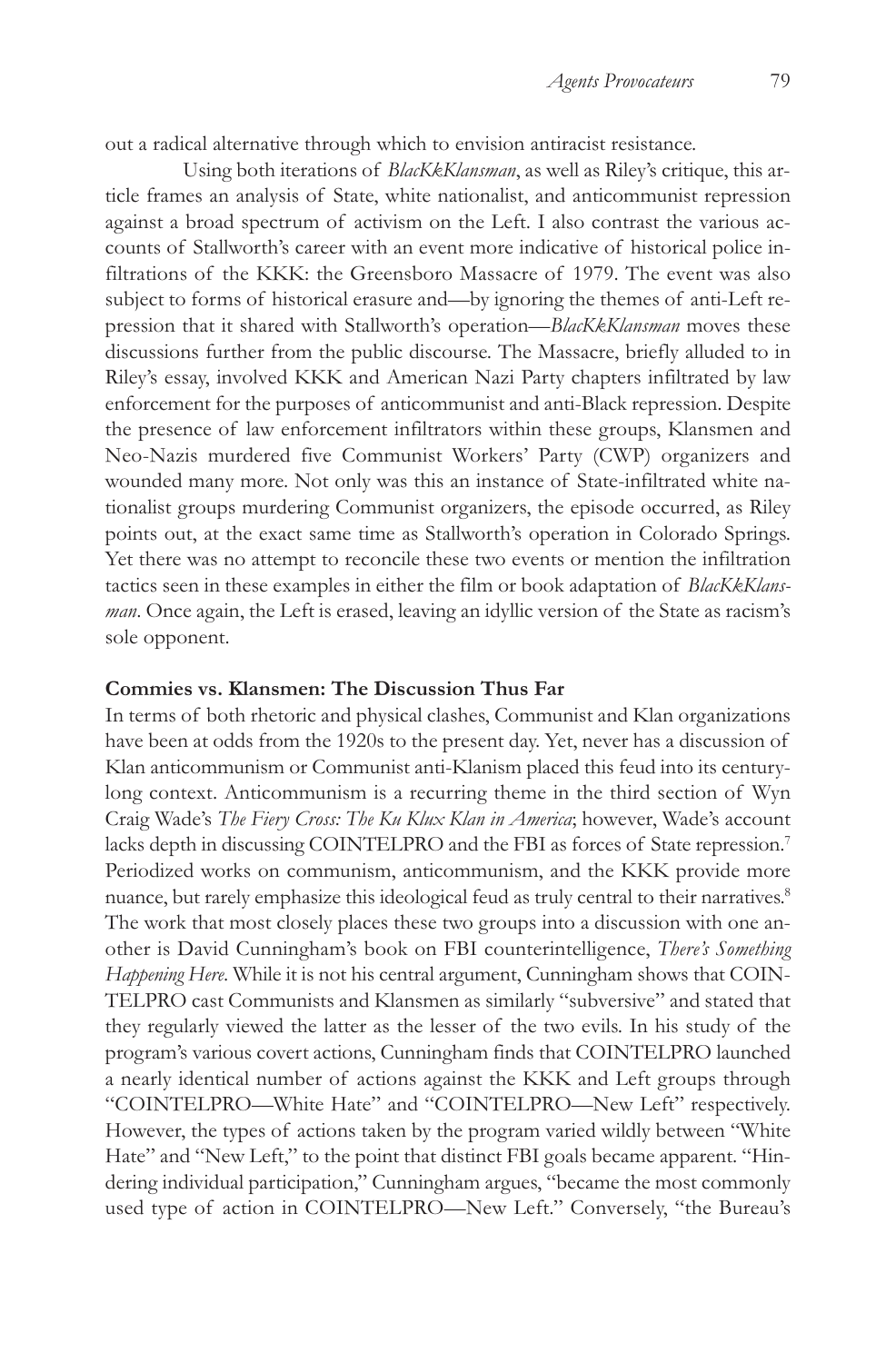overall strategy of controlling behavior" in its infiltration of white hate groups "created significantly fewer opportunities to eliminate targets' ability to participate." The difference was "control versus elimination."9 The willingness by the State to accept the Klan to a degree in contrast to its unwillingness to accept any radical Left organizations at all is perfectly articulated by Cunningham, but this issue extends beyond his historical focus.

My analysis places Cunningham's arguments into a conversation influenced somewhat by Ellen Schrecker's work on McCarthyism. Schrecker emphasizes the significance of looking beyond brief historical moments, programs, and individuals, namely Joseph McCarthy, to reveal the persistent narrative of anticommunism within the American State. In this way, McCarthyism was larger than the man and longer than his career.10 Analyses of COINTELPRO require a similarly broad perspective to show not only the influence of earlier government surveillance of radical groups on the program, but also the manner in which COINTELPRO's infiltration legacy saturates law enforcement strategies into the present day. While Cunningham provides context for FBI operations before the start of the program, and devotes multiple chapters to discussing some of the lingering effects of COIN-TELPRO after it was disbanded, his focus is mostly between 1964 and 1971.11 Cunningham's periodization is not atypical and aligns with the conventional historiography of COINTELPRO. However, this range misses the longer story of State and FBI surveillance of the Klan and Communists before the program's creation, during the its earlier years, and after its demise.

The Greensboro Massacre of 1979 occurred after this 1964-1971 period. Yet, there were State informants within KKK and Nazi organizations that carried out attacks on a perceived Communist threat. Works that concentrate specifically on Greensboro remain limited, even forty years after the fact, and rarely offer the level of analysis in Cunningham's work regarding State infiltration. Documentaries contend that the events were somewhat forgotten as Greensboro officials downplayed its significance and because the Iranian hostage crisis pushed it out of national headlines the next day. The fact that much of the work detailing the actual events and the immediate fallout was published in the 1980s speaks to this view of the massacre as "forgotten."12 Wade's aforementioned book and Terry Eastland's 1980 article "The Communists and the Klan" both briefly discuss Greensboro, but lack a sustained discussion of the significance of State informants—in this case Edward Dawson—within the Klan. The most substantive work produced on the events remains journalist Elizabeth Wheaton's *Codename GREENKIL*. Built on a foundation of interviews conducted with survivors and perpetrators, Wheaton's work is one of few that discusses the Klan and Communist feud from both perspectives.<sup>13</sup>

CWP survivors published a considerable portion of the literature, most notably Signe Waller's *Love and Revolution* and Sally Bermanzohn's *Through Survivors' Eyes*. Both books present first-hand accounts of the events, but Bermanzohn's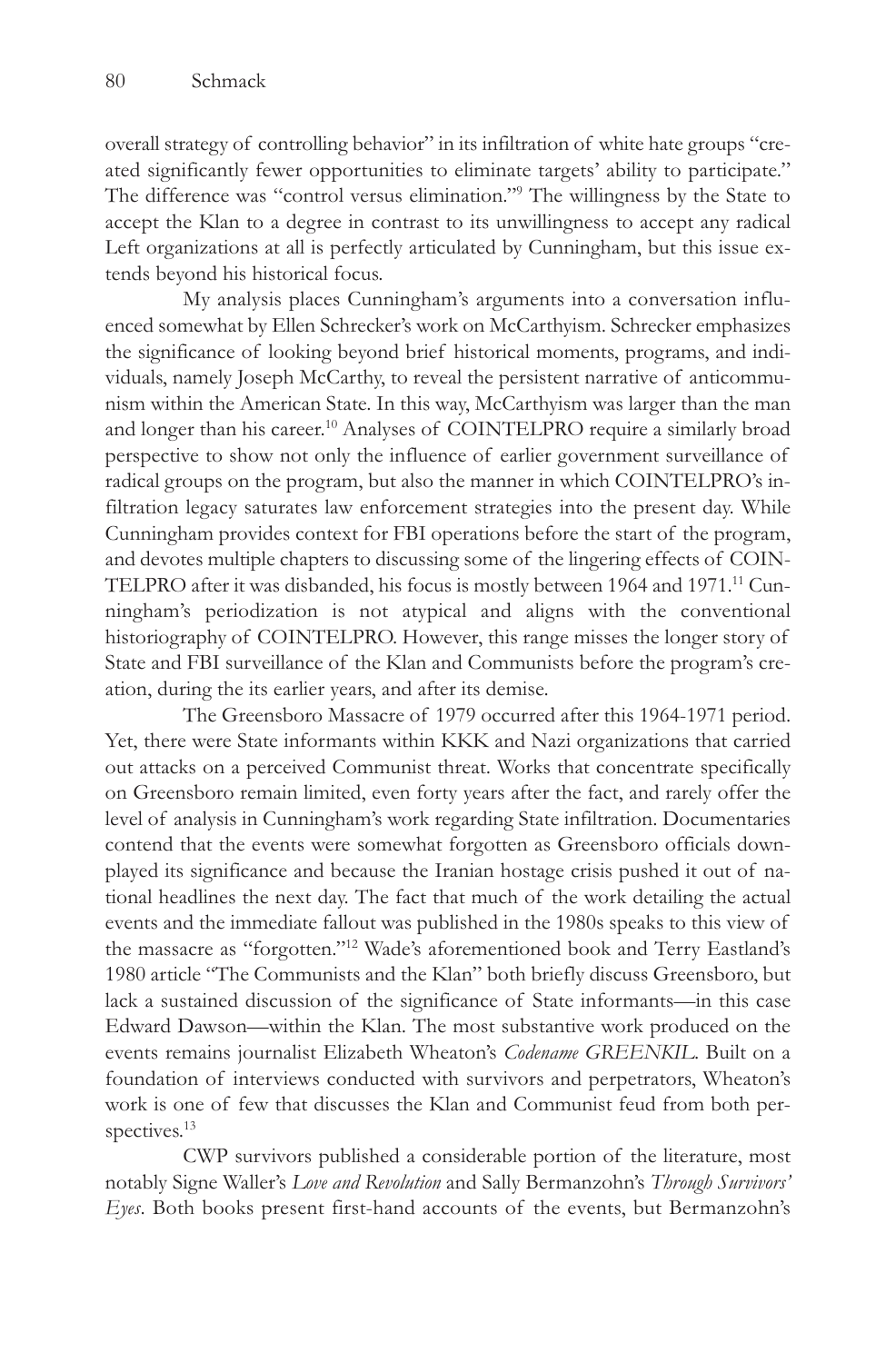ample oral histories, conducted with other survivors, add a greater level of depth to her account. Recently, Waller and Nelson Johnson penned "An Apology for a Massacre," a retrospective essay in response to the Greensboro City Council's 2020 resolution which issued an apology for the city's complicity in the events of the massacre. In it, Waller and Johnson provide only a basic summary of the massacre itself, but they contextualize their own experiences as victims of white nationalist violence as part of the continuing struggle against white supremacy.14 My article further situates the Greensboro Massacre in current discourses surrounding liberation movements and the cooperative efforts between the State and white supremacist groups to curtail them.

#### **Cops and Klansmen in** *BlacKkKlansman*

Riley's criticism of *BlacKkKlansman* prompted a response from the film's famous director, Spike Lee. In an interview, Lee defended his film against accusations that it was pro-police by citing denunciations of law enforcement in his earlier work. He then tempered these previous critiques by stating, "I'm never going to say all police are corrupt, that all police hate people of colour," and also that "we need police." When asked about Riley's comments, Stallworth responded simply, "I pray for my demented and dissolute brother."15 It is not surprising that Lee and Stallworth responded defensively to Riley's critique, but it is notable how few of Riley's comments the director, the former officer, or the popular press addressed. In the few media articles that addressed Riley's essay, little analysis exists.16 The coverage instead focused on the fact that comments were made, with little to no analysis of the critique itself. Delving deeper into his criticisms can only provide a greater understanding of the relationship between white supremacy and law enforcement, as well as the role of entertainment in obscuring and normalizing this relationship.

The main thrust of Riley's criticism is that *BlacKkKlansman* is largely "not a true story," despite the film's contention that "Dis Joint is based upon some fo' real, fo' real sh\*t."17 While it is true that a Black policeman named Ron Stallworth, along with other members of the Colorado Springs Police Department, infiltrated a KKK chapter in the late 1970s and that the film is based on Stallworth's memoir, the film embellishes, creates, and omits many details. Most of the action and tension present in the film's adaptation was fabricated for dramatic effect and absent from the memoir. The reason for this, Riley argues, is to create a narrative in which the police are the heroes and are viewed as such by the audience.18

In the film, many of the KKK members, most notably a Klansman named Felix Kendrickson, are immediately suspicious of Stallworth's white undercover partner, Flip Zimmerman, as being both Jewish and a policeman. Kendrickson is the most violent and paranoid expression of Klan bigotry in the film and his actions greatly heighten the anxiety of the audience. Kendrickson attempts to force Zimmerman into a lie detector test in his basement to uncover the truth about the undercover officer's potential Jewish ancestry. Zimmerman only escapes this ordeal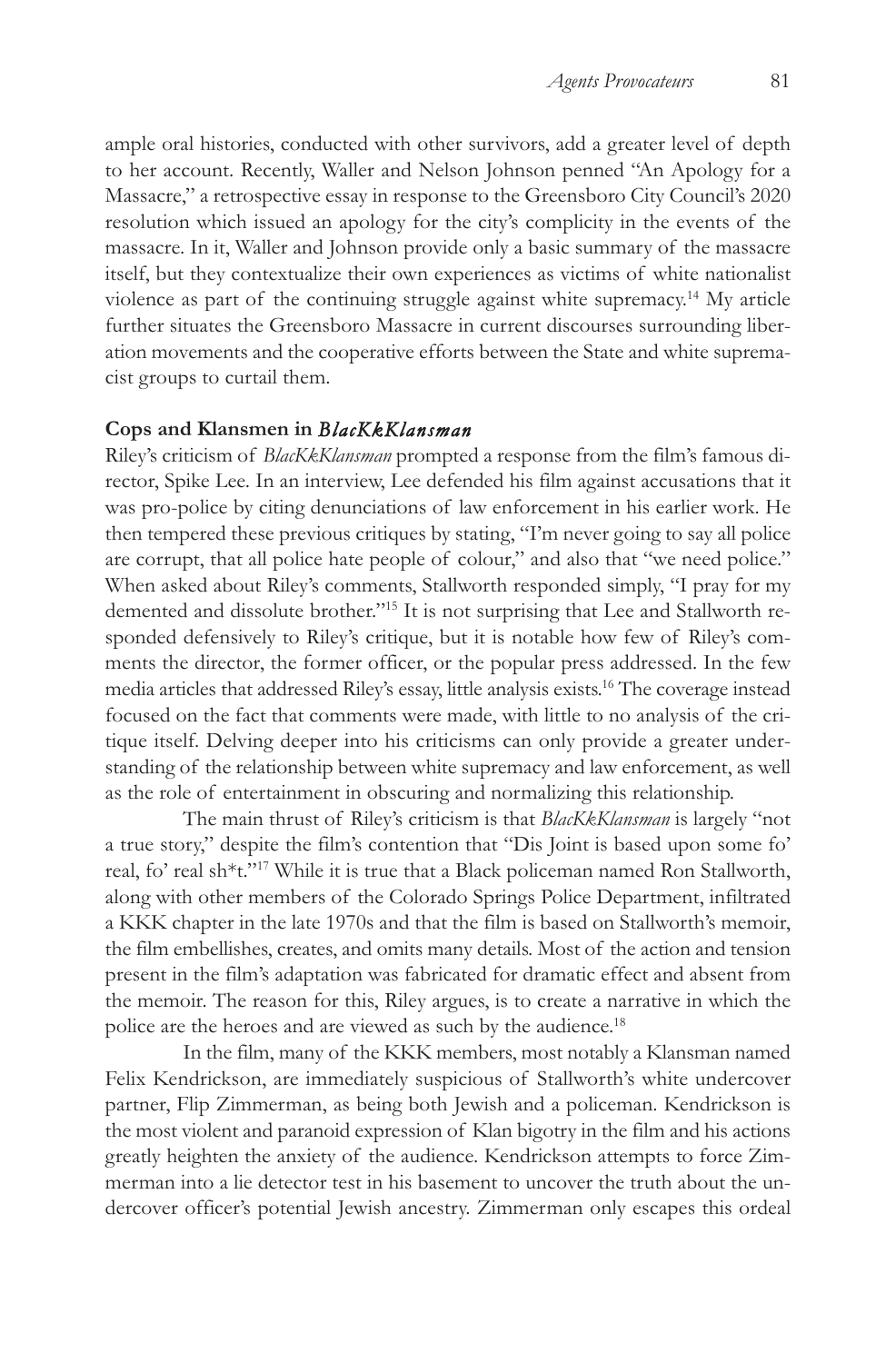when Stallworth bravely throws a rock through Kendrickson's window as a distraction. Later in the film, Kendrickson's associate identifies Zimmerman as an officer who arrested him years earlier. Not only does Kendrickson immediately realize that Zimmerman is a "Jew name," but he soon figures out the relationship between Zimmerman and Stallworth, which raises the tension further.<sup>19</sup>

The rabid and racist Kendrickson character emphasizes the heroic attributes of the Black and Jewish protagonists, but his likeness is absent from the book. There was certainly an abundance of bigotry espoused by the real Klansmen; however, there was no Jewish lie detector, no heroic distraction, and no outing of the undercover officer. In fact, there are far fewer mentions of Judaism in the book than the film. Stallworth briefly mentions the KKK screening for Jewish ancestry among recruits and he references reading about their obsession with the Zionist Occupied Government in a Klan newspaper, but that is all.<sup>20</sup> Stallworth's real partner, known by the alias "Chuck" in the book, was not, nor was he suspected to be, Jewish. Riley points to this bit of creative license as a "made-up thing to raise the stakes and make it seem like the cops were sacrificing more than they were."<sup>21</sup> By having a Jewish officer in the midst of a Klavern, the audience experiences anxiety throughout nearly the entire film. This adaptation also presents a more diverse police force to the audience, which further portrays them as tolerant and likeable.<sup>22</sup>

Viewers of the film will be surprised upon reading the book to see the high tension of the movie replaced with almost comic levels of ineptitude on the Klan's part. In Stallworth's memoir, the Klansmen quickly embraced Chuck as one of their own and their attempts to promote him are met with universal approval. In the film, Kendrickson ardently protests this promotion, but in the book, the only issue that arose was whether an undercover officer could legally run a KKK chapter. Stallworth was all for the idea. "I felt this was excellent for the investigation," he contended, "By being in a position of semi-leadership, we would have so much more knowledge and information at our disposal."23 Stallworth's perspective aligns with the strategies of COINTELPRO, as the FBI encouraged informants, such as Gary Thomas Rowe in Alabama, to climb as high in the ranks of the organization as possible.24

This is a key difference between the film adaptation and the book. In the film, the audience is led to believe that the infiltration of the KKK by the police was an unprecedented scenario fraught with danger. The book presents a less perilous operation. For example, Chuck was never exposed as an officer. In fact, the department eventually placed a second informant, officer James W. Rose, within the Klan chapter along with Chuck.<sup>25</sup> The climactic car bombing seen in the film was also added. The Klansmen in the book talked of violence, but Stallworth claims he redirected their attention and thwarted all would-be cross burnings. He contends that the infiltration ran smoothly; however, he also never puts forth a compelling argument for what the successes of the operation really were. No Klansmen were arrested through the intelligence gathered, nor were any charges brought against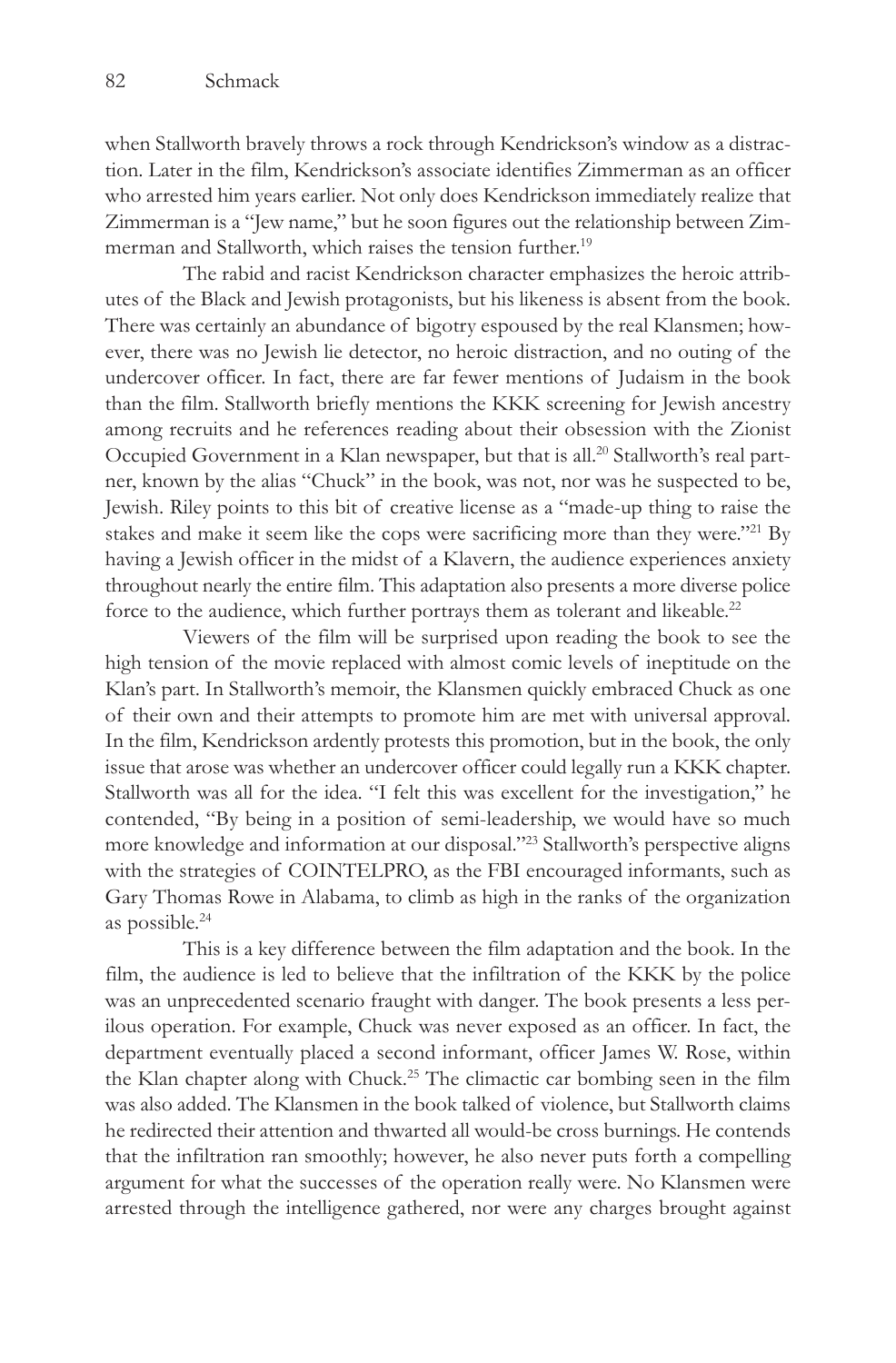them. The police presence within the Klavern seemingly never sewed dissent within the group either. Stallworth mainly points to the lack of cross burnings in the area during the operation as their main achievement. This accomplishment should not be ignored, but soon after the operation ended a cross burning occurred just outside of Colorado Springs.26 Therefore, the only accomplishment of the operation was a brief stay of cross burnings; indeed, there was not a grand dissolution of the chapter nor were any identities of KKK members exposed to the public.

While this was not an FBI operation, it remains nonetheless indicative of Cunningham's findings about State infiltration of the Klan. The goal was control, not elimination. The tactics of Stallworth's operation are easily reconcilable with law enforcement tactics regarding the Klan, yet the film and memoir still bear little resemblance to examples pointed out by Riley. In Greensboro specifically, Klansmen and Nazis murdered five CWP marchers with the help of police and ATF (Bureau of Alcohol, Tobacco, Firearms and Explosives) informants and not one of those white supremacists ever saw prison time for murder. Conversely, in the film adaptation of *BlacKkKlansman*, the police thwart the Klan's plot to murder Black activists and arrest the Klanswoman bomber. In fact, the only deaths are those of three hapless Klansmen who unknowingly park next to a car bomb. No deaths occur in the memoir, but Lee's film still presents an operation in which the State thwarted Klan terrorism.

When presented with these outcomes, audiences viewing the police as heroes and part of the fight against white nationalism proves easier. However, law enforcement routinely operates in concert with white nationalists and to obscure this reality only hides the true role of the police in perpetuating systemic racism. As Riley wrote, "to the extent that people of color deal with actual physical attacks and terrorizing due to racism and racist doctrines, we deal with it mostly from the police on a day-to-day basis."27 While both iterations of *BlacKkKlansman* present the KKK as a threat in need of obliteration, neither sufficiently address the manner in which the State allowed for their continued existence.

## **Lee and Willmott's Trump Card**

In fairness to the filmmakers, their main goal was less about offering a full account of Stallworth's memoir and more about presenting an indictment of Donald Trump. The film adaptation contains scenes throughout that stress the link between Trump's rhetoric and the views of the radical Right. The film opens with a monologue by a fictitious Klansman named Dr. Kennebrew Beauregard, played by noted Trump impersonator and critic Alec Baldwin. Throughout the monologue, Beauregard espouses the standard racist and anti-Semitic rhetoric of midcentury Klan leaders. He rants and raves about the dangers of miscegenation and the International Communist and Jewish Conspiracies that control Civil Rights organizers.<sup>28</sup> However, there are a few subtle additions to his speech that place it squarely into the modern language of white supremacy.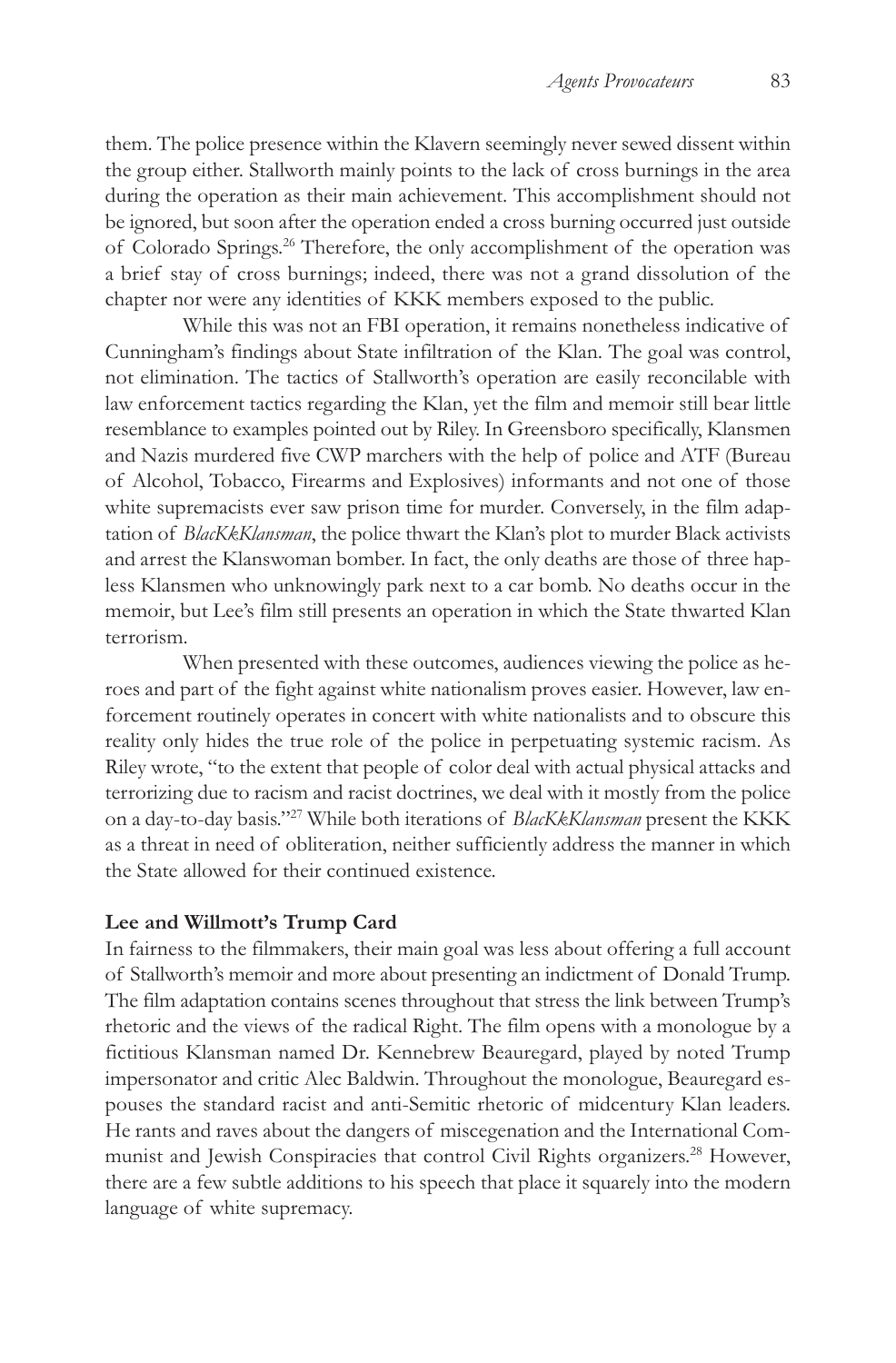Firstly, Beauregard uses nostalgic oration, such as "we had a great way of life," and pines for a lost America in the same vein as Trump's "Make America Great Again" rhetoric. Secondly, he accentuates the term "super-predators" in his references to Black male rapists.29 The fixation on the myth of Black men as rapists is nothing new for whites in the US, but the term super-predator is specific to the hyper-criminalization of young Black men during the late 1980s and 1990s. Political scientist John DiLulio Jr. popularized the term in his 1995 essay "The Coming of the Super-Predators," in which he emphasized what he saw as the unprecedented "moral poverty" of contemporary urban youth.<sup>30</sup> DiLulio's race-baiting term proved influential to the point that Hillary Clinton infamously described Black youths as super-predators in 1996. Trump never used the term publicly at that point, but his demands for the execution of the wrongfully convicted Central Park Five only a few years prior thrust him into the super-predator conversation as well. The "superpredator" controversy reemerged during the 2016 Presidential Election cycle as director Ava DuVernay tied both candidates to this fixation on Black criminality in her documentary *13th*. 31 The writers of *BlacKkKlansman* seem to reference this contemporary controversy, perhaps insinuating that the modern rhetoric of major political parties can be placed within the Klan rhetoric of the mid-twentieth century.

The commentary tying Trumpism to white nationalism continues once the film progresses into its main plot. Shortly before Grand Wizard David Duke first contacts Stallworth, the officer converses with his superior, Sergeant Trapp, about the Klan leader. Trapp explains Duke's views and political aspirations to Stallworth and reveals Duke's potential to take white nationalism "mainstream." Duke will accomplish this, according to the sergeant, by demonizing affirmative action and immigration while also supporting tax reform and harsher prison sentencing as coded racial issues. Trapp essentially explains "Color Blind Racism" to Stallworth, or perhaps more accurately to the audience.32 After hearing this, Stallworth chuckles and informs his sergeant that "America would never elect somebody like David Duke president." Trapp's response: "Coming from a black man, that's pretty naïve. Why don't you wake up?"33

The decision to have a white police officer explain the degree of racism held by most Americans to a Black man in a film set in the early 1970s is noteworthy. Stallworth would have grown up during the Civil Rights Movement of the 1950s and 1960s and witnessed the election of Richard Nixon in 1968. He would have recently experienced a racist reaction by white voters to Black progress, making Trapp's explanation superfluous. One interpretation of this scene is that it was a meta-commentary by Lee and Willmott regarding the modern political moment. In this way, the dialogue was not about the Klan of the 1970s; instead, the conversation focused on the election of 2016 being the realization of Duke's dream of legitimizing white nationalism in the US. Considering Duke's support for both Trump's 2016 and 2020 presidential campaigns, this seems an understandable argument to make.<sup>34</sup> Still, when grappling with the racial dynamics of this scene, it is difficult not to re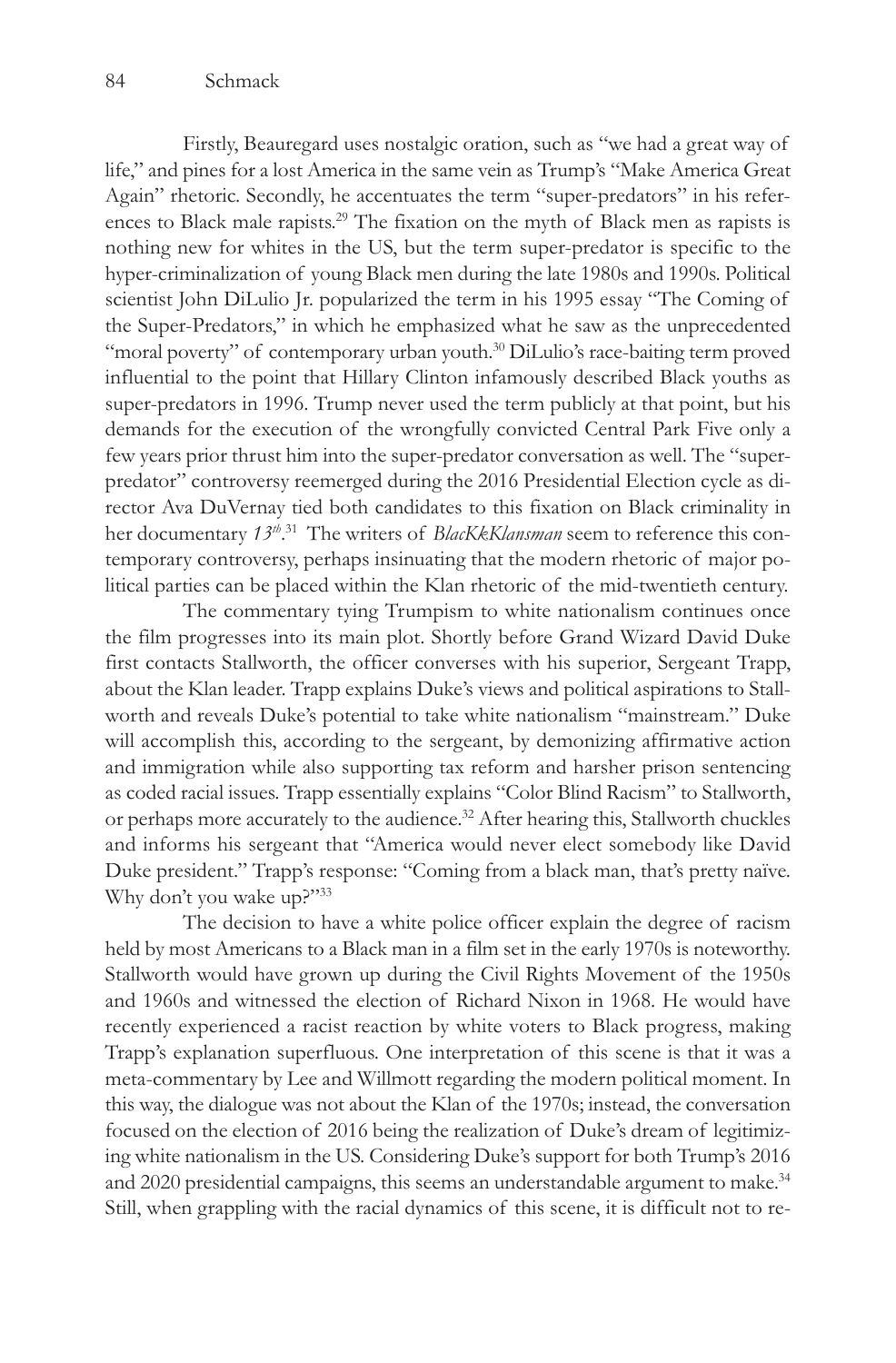turn to Riley's assertion about the goals of the film adaptation: to make the police likeable. Viewers would be hard pressed to see the police as part of a white supremacist system while white police sergeants are explaining systemic racism to their subordinates.

The thin veil that masked Lee's shots at Trump is completely discarded in the film's coda, which is a montage of the violent unrest at the Unite the Right rally in Charlottesville, VA during the Summer of 2017. In the most powerful scene of the movie, footage of street brawling, anti-Semitic chants, Tiki torches, and the murder of Heather Heyer by James Alex Fields Jr. replace the enjoyment of fiction with the unease of reality. During the montage, the film introduces the real David Duke for the first time, as he is shown speaking to reporters in Charlottesville and endorsing Trump's message of taking America back. The montage also features clips of Trump's tepid response to these events, in which he spoke of "some very fine people on both sides" days later.<sup>35</sup> The film ends with two photographs shown in succession, the first being a picture of Heyer, to whom the film is dedicated, and the last the US flag turned upside-down, which symbolizes a signal for distress.36 The final message of the film is not about the Klan; rather, the film concludes with Trump's encouragement of white nationalist violence. Still, the main avenue of resistance to this white nationalist violence provided in Lee and Willmott's adaptation remains the State itself. While the film connects the Klan of the 1970s to Trump and Charlottesville for audiences, it does not provide the audiences space to question police complicity in acts of violence against Leftist counter-protestors.

# **Left Erasure and the Radical Women of** *BlacKkKlansman*

While additions made to the film heighten the relatability or likeability of the police, the omission of Stallworth's targeting of antiracist and Leftist groups aids in this process as well. When comparing the film to the memoir, Communist activism is drastically downplayed. The openly Marxist-Leninist PLP was a major source of resistance to the Klan in the Western US during the late 1970s. In California, the PLP—as well as its mass organizations CAR and INCAR—engaged in street fights with the Klan chapter of infamous white supremacist Tom Metzger. In a grim harbinger for the CWP's upcoming anti-Klan campaign in Greensboro, Metzger's Klan received preferential treatment from the police. Outside of a 1978 screening of D.W. Griffith's *The Birth of a Nation* in Oxnard, California, the police served as security for the KKK and fought with PLP counter-protestors.37 The film *BlacKkKlansman* features a police-guarded screening of the same racist epic as well, but a Leftist counterprotest did not make the cut in Lee's adaptation.

Stallworth targeted Colorado branches of these Leftist groups, classifying them as dangerous organizations in his memoir. In one example, Stallworth recalls a community meeting held in December of 1978 to discuss opposition to the Klan, which he attended "in an undercover capacity." The meeting had attendees from the local chapters of INCAR, People for the Betterment of People, and the Col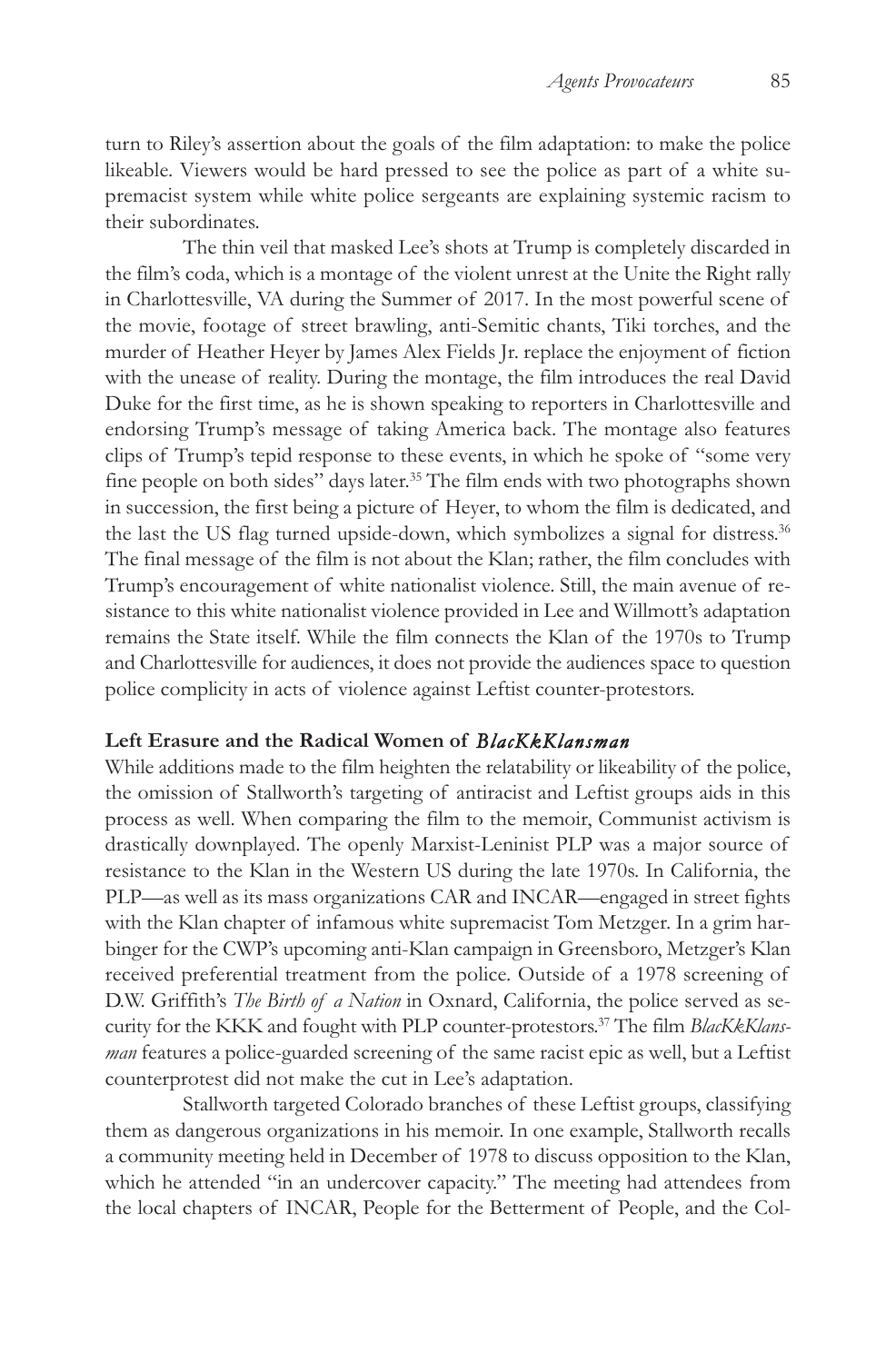orado College Black Student Union (CCBSU) among others. The officer wrote that the "most disturbing" suggestions came from a Doug Vaughn, who "proclaimed membership in both INCAR and the PLP" and "called for a violent confrontation with the Klan." Stallworth also reminded the reader that "PLP members tended to be staunch, devoted Communists." Yet, the film leaves the PLP out of the story completely, despite their multi-state record of Klan opposition in the late 1970s. Instead, the filmmakers chose a fictionalized version of the CCBSU as the pillar of local resistance to the Klan. Stallworth references the CCBSU briefly, but nowhere near as frequently as the PLP or INCAR. This was because the CCBSU was less confrontational in their resistance to the Klan. Their suggested tactic at the 1978 meeting was "to completely ignore them" and "show the Klan that they lacked the public's support."38 Despite their portrayal in the film as a Black Power organization, Stallworth never mentions any revolutionary rhetoric espoused by the CCBSU.

For the most part, the CCBSU in the film is defined by its fictional president and Stallworth's love interest Patrice Dumar, a radical Black feminist whom Stallworth playfully refers to as "Sister Angela Davis" and "Sister Kathleen Cleaver." The film comes closest to truly relaying Black radical critique during Dumar's dialogue. While on a date with the undercover officer, she quotes W.E.B. DuBois' theory of Double Consciousness and laments that the existence of Black police officers does not address the fact that "the system is racist."39 In many respects, however, Dumar's character remains underdeveloped, both in terms of her almost nonexistent backstory and her radicalism. For example, she only makes a brief reference to "capitalist oppression" during a date with Stallworth, and even then quotes something that noted Black Power leader and Pan-African socialist Kwame Ture told her.<sup>40</sup> Considering Stallworth compares her to Davis and Cleaver, having Dumar discuss Marxist-influenced critiques of capitalism would make her a more true-toform representation of those legendary Marxist-feminists.

Some might view the Dumar character simply as a crude love interest for the protagonist. While their relationship provides that trope for the film, her inclusion makes up for a notable lack of women's—especially Black women's—voices in Stallworth's memoir. Women are largely absent from the book *BlacKkKlansman* and, when the author does recall the presence of women at various events in his life, they are usually trivialized or, in some cases, sexualized.41 Police forces have often been as defined by misogyny as they have been by racism; therefore, the absence of women is perhaps not surprising. That said, Stallworth's surveillance of radical groups should have placed him into the orbit of an abundant number of women activists. Little evidence of that exists in the memoir. At points, Stallworth references a Denver Professor named Marianne Gilbert as a representative of CAR and INCAR, but he always brings his focus back to Doug Vaughn of the PLP as the more important representative of radical Leftism.<sup>42</sup> Numerous scholars emphasize the central role of women of colour, such as the aforementioned Davis and Cleaver, in the Civil Rights Movement, the Black Power Movement, and various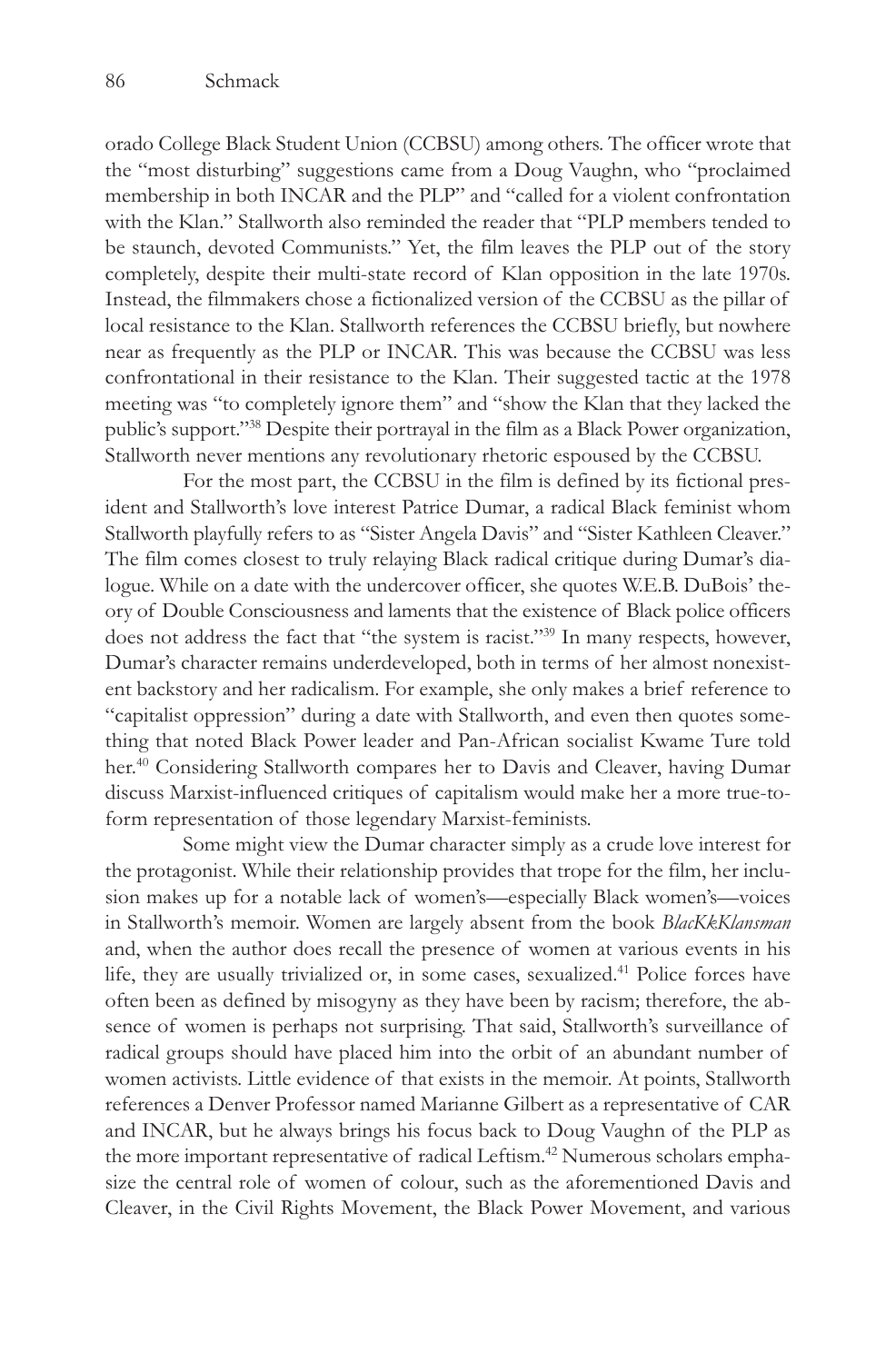radical Left movements over the last century. So, to present such an overwhelmingly male account, as Stallworth does, is highly questionable.43 Even with her flaws, the inclusion of Dumar in the film presents a more likely portrayal of what the CCBSU probably looked like at the time of Stallworth's operation.

However, Dumar is not the only significant woman character created for the film. Connie Kendrickson, the wife of the Felix Kendrickson character, serves as the Klanswoman counterpart to Dumar. Although the two characters never truly interact, Cunningham noted in his review of the film that they "convey the pivotal, complex, and counterpoised roles that women have always played in these struggles."44 Much like Dumar, Kendrickson plays an important role in correcting for the lack of women in Stallworth's book. The leadership of the Far Right tends to be overwhelmingly male, in keeping with their emphasis on gender hierarchy and heteronormativity. As a result, it is perhaps not surprising that in Stallworth's memoir the KKK he presents is entirely male, but this is not as reflective of the Klan's history as many might assume.

While the radical Right has fewer prominent women leaders than their Left counterparts, historians such as Nancy MacLean and Kathleen M. Blee have pointed to the prominence and high membership numbers of the KKK's women's auxiliaries in the past. These authors demonstrated that women played important roles as organizers and promoters of Klan ideology.45 Women's membership was far greater in the 1920s than the 1970s, but Cunningham's account of the North Carolina United Klans of America (UKA) during the 1950s and 1960s shows that prominent Klanswomen influenced male members through anticommunism and challenges to masculinity. Sybil Jones, wife of North Carolina Grand Dragon Bob Jones, often spoke at KKK rallies of the need for Klansmen to protect their wives by standing up to Communists. Cunningham noted one evocative speech, in which she told the crowd "in Russia, they live behind an iron curtain … I know a lot of you men live behind an iron petticoat … why don't you step out from behind it and be a man?"46 While not as overtly active as Jones, Kendrickson influences her Klan husband and his associates through the domestic sphere.

Just as Dumar offers up the film's most radical perspective of Black Power, Kendrickson channels the spirit of Klanswomen like Jones and is the film's most strident articulation of White Power. Felix Kendrickson expresses racism more boisterously, but it is his wife who facilitates the act of Klan terrorism in the attempted bombing of the CCBSU's house. During Duke's screening of *Birth of a Nation* at the Klan induction ceremony, the Klanswoman's cheers ring loudest. In her first scene, Kendrickson appears as a cheerful homemaker serving refreshments during a Klan meeting. However, she quickly interrupts the conversation and brings up Dumar's involvement in bringing Kwame Ture, or "Carmichael" as she refers to him, to Colorado Springs. She states that the "girl from the Baboon Student Union was attacking our police. I mean this girl is dangerous. She's like that Commie, Angela Davis, and I just, I think we should shut her mouth."47 In addition to racism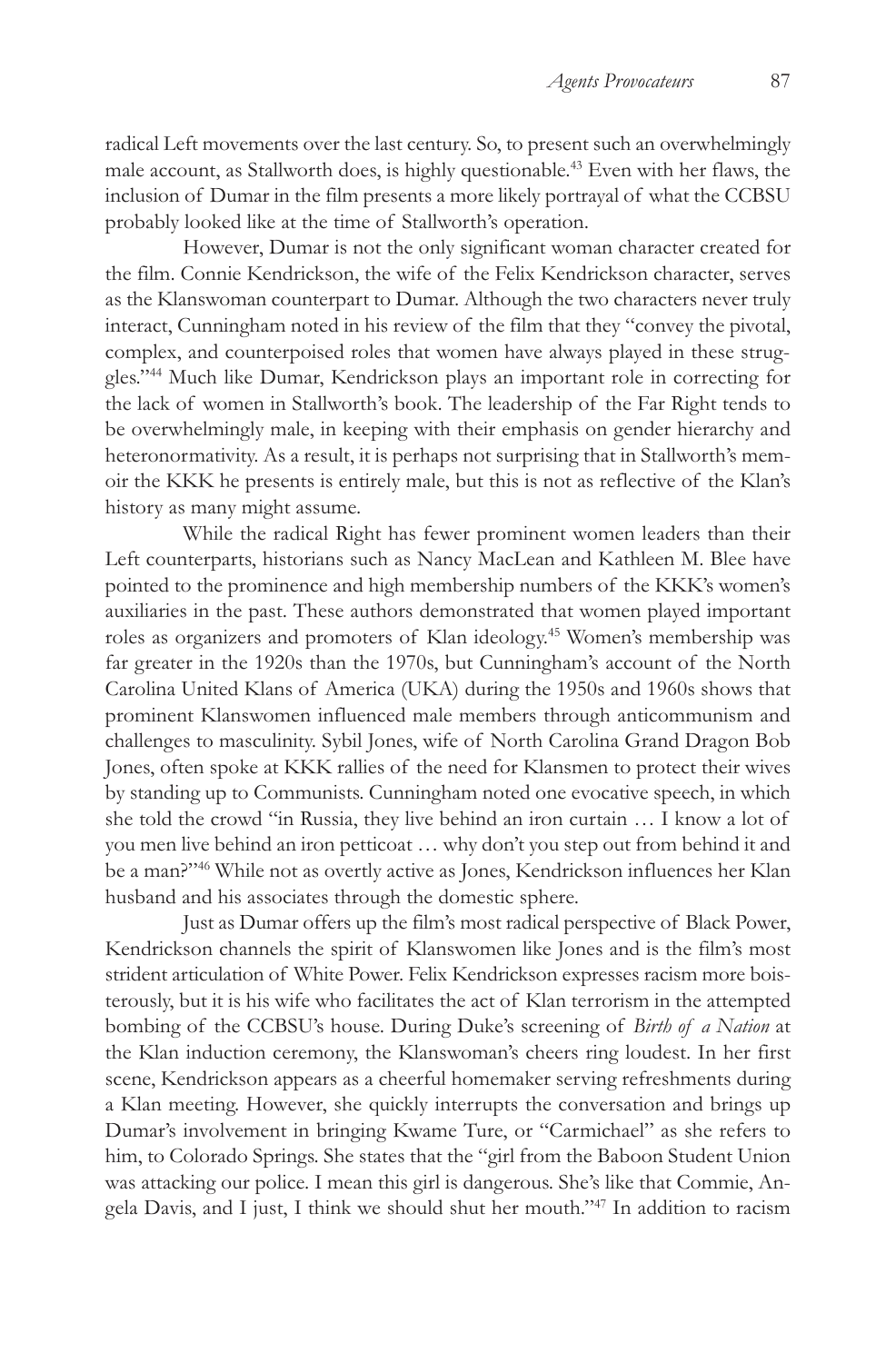and stereotypes, she delivers a deliberate reference to the most famous Communist in the US at the time, Angela Davis, as well as a show of support towards local police. In this way, she sees the Klan as more or less aligned with the State in a war against Black people and Communists. Her husband eventually silences her in an assertion of male dominance, but her words were not ignored. The Klan's focus on Dumar increases substantially after this scene at the behest of Klanswoman Kendrickson.

*BlacKkKlansman*'s portrayal of women comes closest to recovering the Left-Right dynamic that was lost in the transition from page to screen. However, the film's references to Davis are only surface level, as are its discussions of the Left and women of colour feminism. Davis is referenced not by the CCBSU or any of its members, but by a policeman and a Klanswoman. Because of this, Davis' name serves only as a cultural reference. Her myriad intellectual and political contributions to radical antiracism, which could ground Dumar in Black radicalism, are absent from her dialogue. However, as Kendrickson alludes to, Dumar is responsible for bringing Ture (known previously as Stokely Carmichael) to speak at a local Black nightclub in the film, which, intentionally or not, places her into the Leftist orbit more than her actual dialogue.

As seen in the film, Stallworth did attend a speaking engagement of Ture's while undercover. The Ture speech is a beautifully filmed and edited scene that focuses on the Black audience members as much as the speech. Their faces framed by the darkness of the room, they watch Ture in awe and project a sense of collective pride that is unmistakable.<sup>48</sup> These shots of the individuals in the crowd pair nicely with Ture's Black Power message, but the overall message delivered lacked the social complexity of the man himself. By the 1970s, Ture believed in a socialist interpretation of Pan Africanism and espoused the need for African communalism and revolution along those lines.<sup>49</sup> No mention of this can be seen in the film. Perhaps not surprisingly, Stallworth emphasizes this explicitly in his memoir, once again revealing his fixation on radical Leftism. In describing Ture and his reasons for attending his speech, Stallworth notes that the speaker's "belief in a Marxist revolutionary overthrow of the American political system" was of "concern to my superiors."50 This mention of the "concern" of his superiors is telling. In both the film and literary retelling, his superiors were not concerned with the Klan, but with a Black radical socialist speaker. It was the choice of a lone Black detective to pursue the infiltration of the Klan. While Stallworth never expounds on this disconnection, it speaks to the priorities of law enforcement in the US: Right violence is ignored while Left radicalism is surveilled.

Despite Ture's status as a radical, his only mention of revolution comes during a whisper to Stallworth after the conclusion of the speech. As the two shake hands, the detective, who is wearing a wire, asks Ture a leading question about the inevitability of a race war. Ture responds, in a hushed tone, "Get ready, 'cause the revolution is coming. Pick up a gun and arm yourself, because trust me, it's com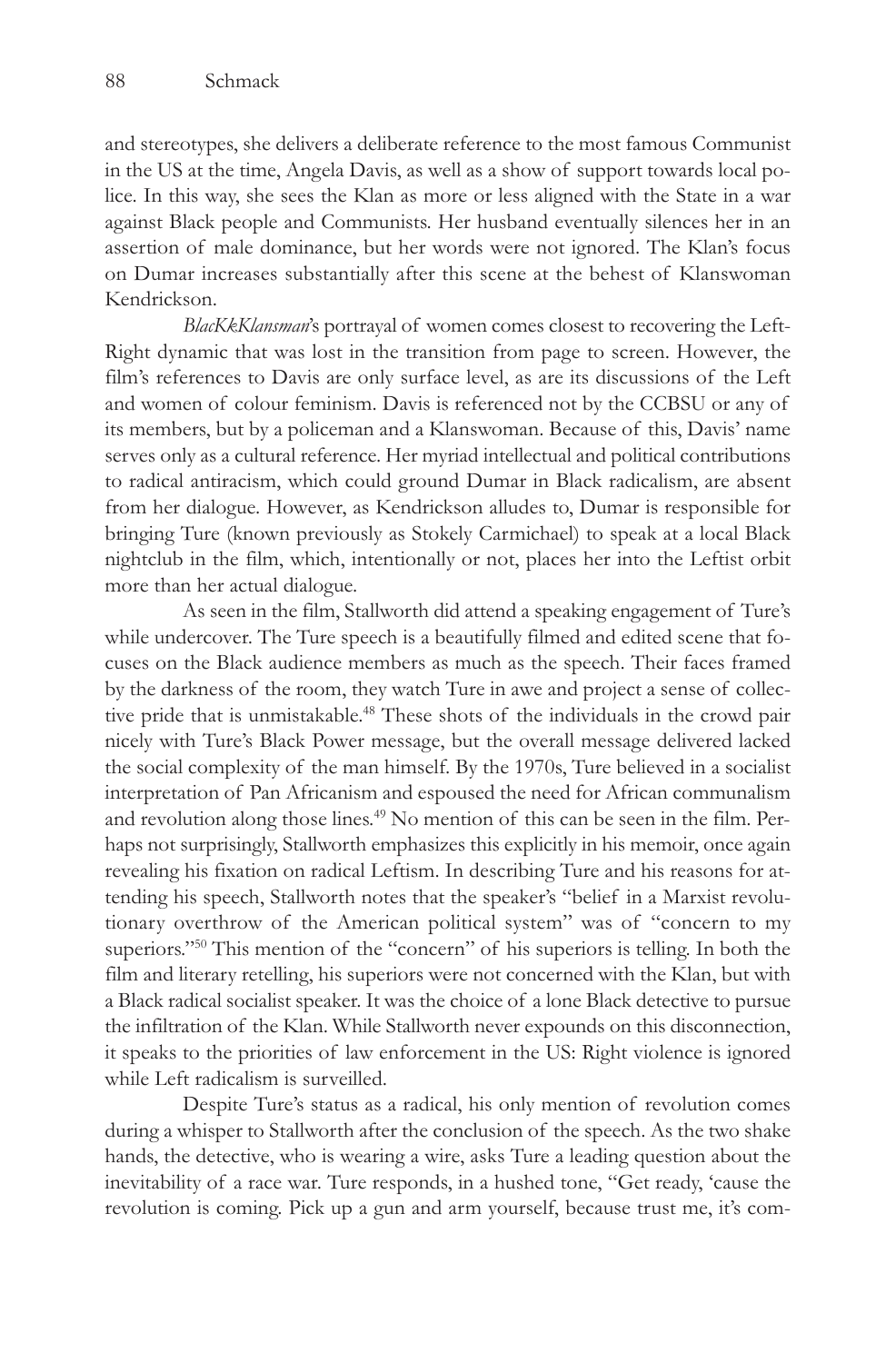ing."51 The presentation of Ture is a point of contention for Riley as well, who met Ture through several of the Black Power advocate's tours. Riley argues that "If you really went up to Kwame Ture and asked him what we should do right now … he would have said what he usually said: 'Study!!!' But, it made the Black radical group look more dangerous to have Ture say something that sounded like he was calling for armed insurrection."52 Riley might understate Ture's support for Black self-defense, but studying and development of the mind were crucial to Ture's approach to Black liberation. There is little attempt to reconcile the centrality of education to Black radicalism in this portrayal of Ture. While the slogans and raised fists are evident, the underlying significance of socialism and communal liberation is erased.

The Ture speech is one of only a few anecdotes that persist throughout every adaptation of Stallworth's story, but when evaluating the full transition from page to screen, the Left, especially the PLP, received the greatest level of erasure. There is no hint of a co-undercover investigation in the film, rather, a singular focus on the Klan. In truth, most who read Stallworth's memoir have not read the first edition, but the media tie-in version released in 2018. Flatiron Books, a division of the massive publishing house Macmillan published it in concert with the successful film. Unsurprisingly, this level of media support helped the memoir reach its way into the top tier of the *New York Times* bestseller list.<sup>53</sup> Stallworth's original memoir was published by Police and Fire Publishing, a small publishing house that deals almost exclusively in memoirs of police officers. During the memoir's initial release, it received considerably less attention from the general public and only printed a small number of copies; as a result, the first edition is rather difficult to purchase.<sup>54</sup>

However, it is the first edition that the screenwriters adapted into *BlacKkKlansman*. Much in the two editions is the same, but there are a few major differences. Flatiron divided chapters and reordered the memoir for readability. They also added an afterword, in which Stallworth compares aspects of Klan and segregationist politics to modern Republican strategy—seemingly placing his book more in line with the political direction of Lee's film. Unlike Lee, Stallworth included a comparison between the PLP and the "modern day protest efforts of the so-called Antifa, anti-facists [sic], radical communists, socialists, and anarchists." He claims that these Leftist groups view the police as enablers of the Klan and that they advocate for violence, because the police "cannot be trusted to act in the best interest of the public because they follow the rules as established in the U.S. Constitution."55 In truth, this comparison by Stallworth encapsulates his treatment of the radical Left quite well. He offers no examples of Antifa or PLP violence to contextualize his statement, while also misdirecting Left criticism of the police to an assumed hatred of the Constitution. In these pages, he decries the political unrest following Charlottesville, but his "both sides" approach follows much the same logic as Trump's response to the same events.<sup>56</sup> Inevitably, the State seeks to frame the radical Left as criminal similarly to white nationalist groups, unless it is presenting it as more dangerous.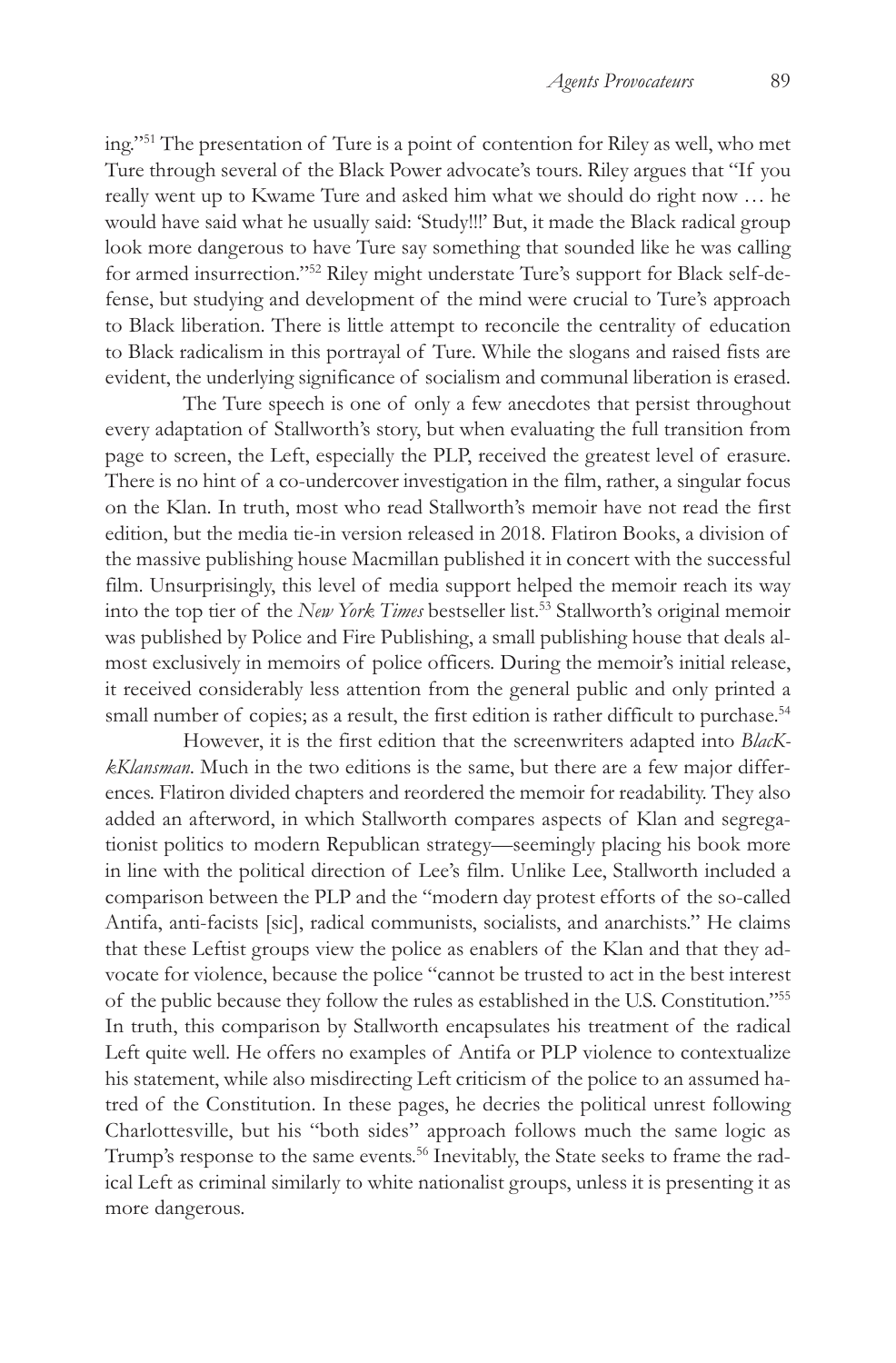The afterword is not the most significant change from the first edition to the second edition. In Stallworth's original memoir, he devoted dozens of pages to his undercover work as a member of INCAR and the PLP, but these stories disappeared in the popularized second edition. In the latter, Stallworth talks about attending the Ture speech and the forum. Beyond that inclusion, it is unclear how much observation of anti-racist organizers Stallworth conducted. The original leaves no doubt. In the first edition, Stallworth recalls undercover trips, all as an invited guest, to the homes of PLP organizers Vaughn and Gilbert. The author mocks CAR, INCAR, and PLP members for disparaging the police in his company and for criticizing capitalism whilst being middle-class academics. He wrote:

> I was a card-carrying member of the Ku Klux Klan and was now a member of CAR, the group dedicated toward the eradication of the Klan and everything it stood for. Inside I was once again stifling laughter at the ignorance of Marianne and Alan Gilbert and their complicity in helping further the 'sting' that was this investigation. They and their group were now an official part of the hoax. The fact that they and Doug were such staunch activists, 'true believers' in the Communist doctrine and they held such strong anti-police feelings only made the fact that I had been able to reel them in a little bit sweeter.<sup>57</sup>

An anticommunist tone is detectable in the second edition, but it saturates the first.

Stallworth does not critically engage with the beliefs of the Leftists he surveilled. For example, when Gilbert's husband—CAR organizer Alan Gilbert—described his political beliefs as "Socialist," Stallworth provides this aside for his readers: "another way of saying Marxism or Communism." Stallworth wrote this despite Gilbert explaining his Socialism specifically to differentiate himself from Vaughn, who identified as a Communist. Stallworth's goal was not to learn through surveillance; rather, he intended to reinforce long-held beliefs about the danger of Leftists. He not only references their discussions about the use of force in revolution as proof of their similarity to the KKK, but expresses his belief that the Gilberts tried to drug him because they offered him food and drink while he was a guest in their home.58 For Stallworth, the mere presence of Leftist activism suggests criminal activity. Indeed, he expresses a warped view of the relationship between Communists, the Klan, and the police. Stallworth writes that "because of their dedication toward destroying the KKK," Communists "felt privileged and deserving of preferential treatment" and if police "interfered with their objectives they felt law enforcement was aligned with … the Klan."59

Stallworth did not confront the contradiction of his efforts to weaken an expressly anti-racist organization. At points, he even belittled the legitimacy of concepts like systemic racism. A scene in the film where Stallworth ponders Dumar's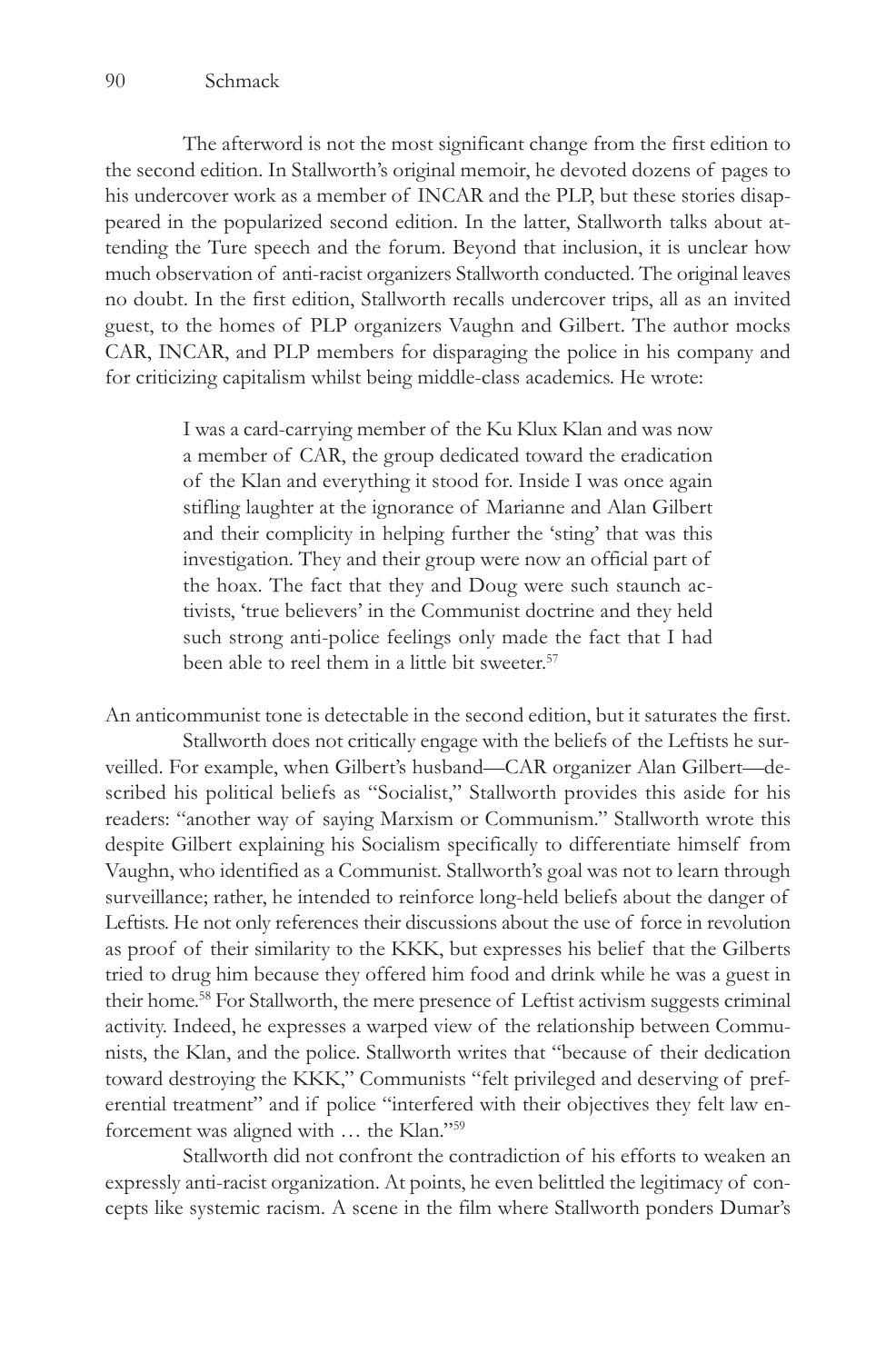insights on DuBois' theory of Double Consciousness suggests a level of introspection absent from his memoir. This lack of self-examination is exemplified in his discussion of the Greensboro Massacre. Near the end of the first edition, he devotes several sentences to the murders of the five Communists. That is the only reference to the Greensboro Massacre. Stallworth did not discuss police and ATF infiltration, similarities or differences to his own operation, or a pattern of violence by the Klan against Communists. In the second popularized edition, Stallworth does not mention Greensboro at all. Much like his infiltration of the PLP, the Flatiron editors deemed the reference to the massacre worthy of erasure. If the goal was, as Riley argues, to strengthen Stallworth as a protagonist, then this edit might have been a necessary one.

### **Infiltration and Reality in Greensboro**

The protagonists of *BlacKkKlansman* bear little resemblance to their non-fictional counterparts. Edward Dawson was not a trained undercover officer, as seen in Stallworth's operation. In most cases, informants were members of surveilled organizations flipped by the FBI or local police, or, in the case of Dawson, both. Dawson's colourful pre-FBI history included two AWOL designations during World War II, a conviction for participation in a 1969 race riot in Swan Quarter, North Carolina, and a conviction for being "armed to the terror of the public," which was the first such conviction in 200 years in the Tar Heel State. He is the true face of infiltration: a Klansman and violent felon, turned FBI informant, turned police informant, and, finally, turned co-conspirator in the murders of Cesar Cauce, James Waller, William Sampson, Sandra Neely Smith, and Michael Nathan of the CWP.<sup>60</sup>

In terms of local organizing, the CWP, known as the Workers Viewpoint Organization until October of 1979, concentrated initially on radicalizing Greensboro's Black textile workers. Over time, their leaders became increasingly focused on anti-Klan activism. The first standoff between the two sides came in July of 1979, when the Communists disrupted a KKK screening of *The Birth of a Nation*  in nearby China Grove. As seen in *BlacKkKlansman*, the KKK screened the racist epic as a recruitment tool well into the 1970s.<sup>61</sup> During the protest, the Communists burned a Confederate flag and chanted "Death to the Klan" directly at the Klansmen. In many respects, the Leftist organizers—most of whom were not from the South originally—were naïve regarding the danger they faced in so openly antagonizing the Klan. After the protest in China Grove ended without major injuries, the organizers grew emboldened in their opposition.<sup>62</sup>

The CWP organizers soon planned a "Death to the Klan" march, held in Greensboro on November 3, 1979. The slogan "Death to the Klan" was a favourite of the North Carolina radicals, but they were not the only Leftists to use it. In his memoir's first edition, Stallworth included an INCAR leaflet produced in response to Duke's arrival in Colorado Springs in early 1978. As one would expect, INCAR saw the Klan as enforcers of capitalist oppression and racial inequality in the US.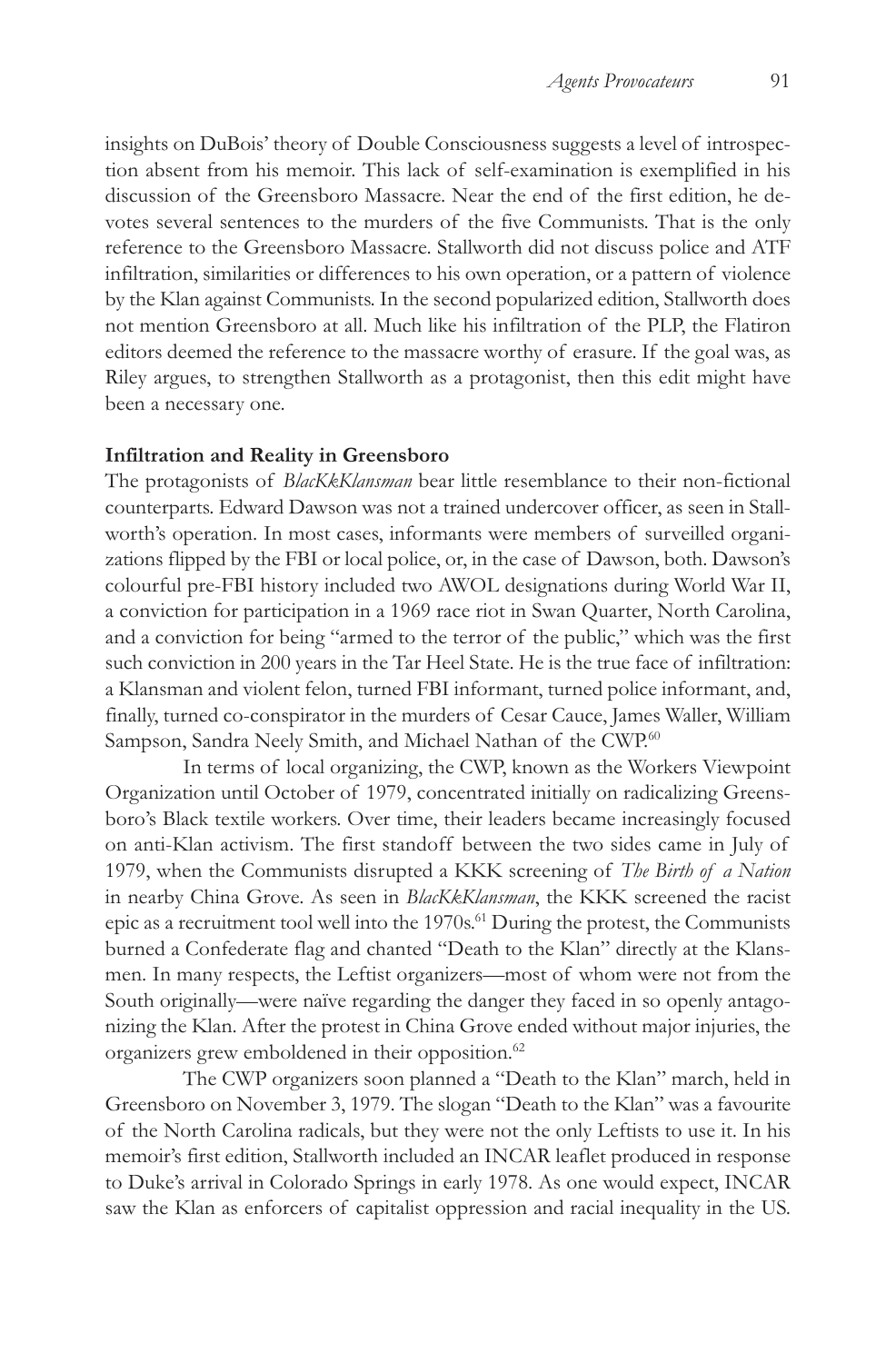The title of this leaflet that Marianne Gilbert gave Stallworth read, simply, "DEATH TO THE KLAN!"63 While the CWP and the PLP were different organizations, the presence of this same branding in both the West and the South suggests that Communists across the country viewed anti-Klan resistance as an important aspect of the fight against capitalism.

In the weeks leading up to the march, the Workers' Viewpoint Organization rechristened itself the CWP, removing any doubt about their political affiliations. In a flyer announcing the name change, the organizers mocked local newspapers for fearing the Klan. "The newspapers fanned the Klan wildly and said they were strong and people should be afraid of them," the flyer proclaimed, "But the Workers Viewpoint Organization said 'NO, they are weak, two-bit cowards' … the people showed this to be true by burning the Klan's flag in front of their very eyes!"64 The promotion of the march was brazen, with CWP organizers Paul Bermanzohn and Nelson Johnson daring the KKK to attend. Johnson published an open letter to North Carolina Klan leaders in late October, in which he routinely referred to them as "cowards" and "one of the most treacherous scum elements produced by the dying system of capitalism."65 While this was not the first time that Communist organizers insulted the Klan in the press, the CWP's invitation of Klansmen to a scheduled rally in a Southern state was among the most provocative acts seen during this long ideological feud. The decision to flaunt the Communist name so openly in and of itself spoke to the CWP's increasing confidence in their ability to resist the Klan and champion working-class causes in Greensboro. However, the choice also suggested a lack of appreciation for the true depth of anticommunist sentiments in the South or a full understanding of how said anti-communism often strengthened the links between the Klan and law enforcement.

As the "Death to the Klan" rally began, approximately forty Klansmen and several American Nazi Party members—responded to the CWP's invitation. Within a few minutes, they opened fire on the crowd, killing five and wounding more than a dozen others. As a condition to receive the parade permit, the Greensboro City Council had passed an edict banning firearms from the rally; as a result, the CWP was outgunned. Additionally, despite receiving advanced warning of the potential for violence, there was no police presence at the rally. The only connection to law enforcement present was a man who shouted, "You Communist son of a bitch, you asked for the Klan, here we are!" at CWP organizer Paul Bermanzohn minutes before a bullet struck him in the head. The man who shouted at Bermanzohn was police informant Edward Dawson.<sup>66</sup>

What set Dawson on his path, and the Greensboro Massacre into motion, was the same force that shaped the events which inspired *BlacKkKlansman*: COIN-TELPRO. The tactics employed by Stallworth were the same tactics deployed by COINTELPRO operatives against Dawson and his UKA chapter in the late 1960s. Dawson turned informant for the FBI in 1969 after he was convicted for rioting in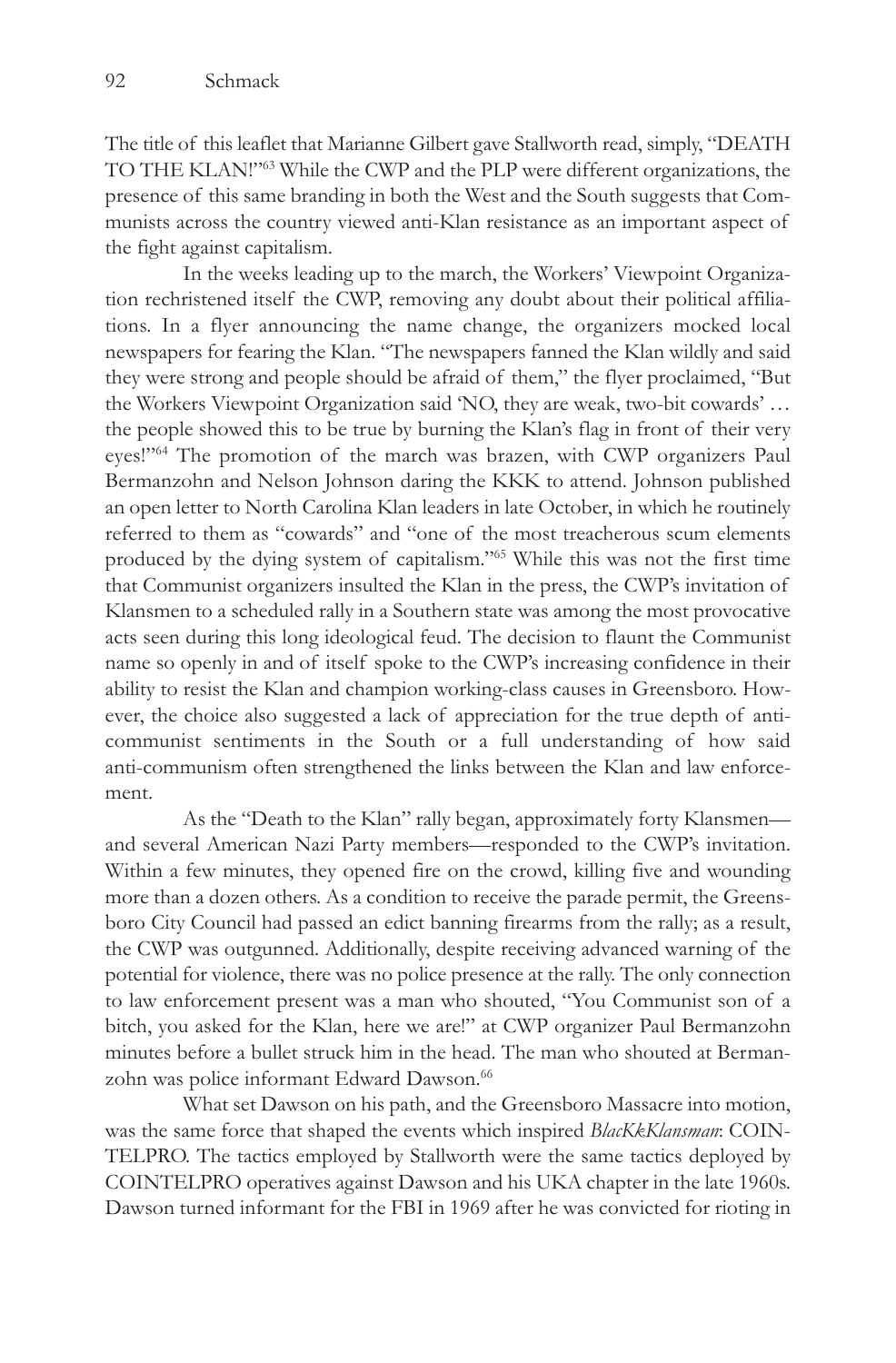Swan Quarter. He recalled that the UKA did not offer any assistance to pay his court-ordered fine, which irritated him "something furious." The FBI approached him because, in Dawson's words, they "figured I was ripe ... to become an informant for them."67 He accepted the offer and, along with a number of Klansmen, split from the UKA, forming the North Carolina Knights of the Ku Klux Klan.

Elizabeth Wheaton argues that Dawson's recruitment was emblematic of the tactics routinely employed by the FBI during the COINTELPRO era. The standard approach to the KKK "was to use an informant or undercover agent to create a split to draw members away from an existing group to form a new faction." This lessened the membership of specific Klaverns and would, in theory, weaken them. According to Wheaton, COINTELPRO tactics aimed at the radical Left "proved far more dangerous," as demonstrated by the assassination of Black Panther leader Fred Hampton.<sup>68</sup> By the mid-1970s the massive scope of this FBI effort revealed just how entangled the FBI and KKK were. A 1975 Senate investigation discovered that the FBI organized 41 chapters of the KKK in North Carolina alone. Senator Robert Morgan noted that in one Klavern, seven out of the eight members were informants.69

Dawson's Klavern confirms Cunningham's arguments regarding FBI efforts to "control" the KKK, but it also reflects Riley's claims about the use of the Klan by law enforcement to surveil Left radicals. Dawson was anticommunist long before his confrontations with the CWP and he made sure his employers at the FBI knew as much. One way in which he showed his anticommunism was similar to the tactics used by Stallworth—infiltrate and surveil local Leftist meetings. In 1974, the informant began attending local meetings of the US Labor Party, which, at that time, espoused Marxist political beliefs and had a small chapter in Greensboro. While they were not technically Communists, Dawson believed they were and relayed information about the group to the FBI, the Greensboro police, and his fellow Klansmen. Dawson even staged a Klan counterprotest to a US Labor Party rally using his inside knowledge, which he designed solely for the purpose of humiliating the supposed Communists. Police protection was heavy at the counterprotest, once again highlighting the close relationship between the KKK and the Greensboro police.<sup>70</sup>

In 1977, following the Senate's probe into the FBI and the KKK, the FBI fired Dawson, ending their eight-year partnership. While no longer a paid informant, he remained in contact with various agents and local policemen. Interestingly, Dawson remained a member of the KKK into the early 1980s.<sup>71</sup> His continued membership speaks to an aspect of the infiltration process unaccounted for in *BlacKkKlansman*, one that draws into question its effectiveness as a law enforcement strategy. In theory, informants were intended to misdirect or de-escalate volatile situations, such as Stallworth's prevention of cross burnings in Colorado Springs. However, when an informant believed in the ideology of the group—as Dawson did—there was little to prevent them from provoking instead of preventing.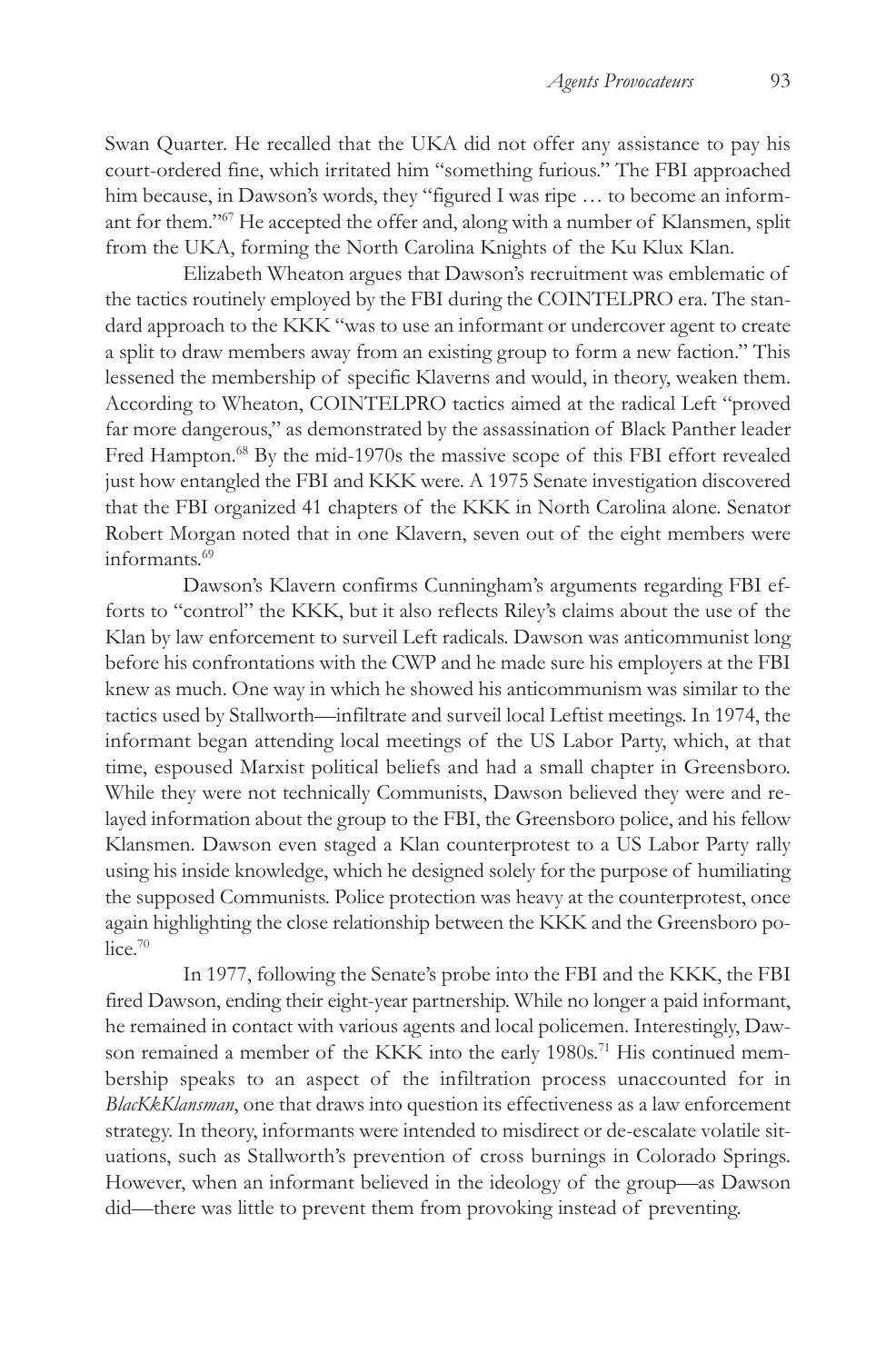The Greensboro Police Department recruited Dawson as an informant in 1979 in response to rising concerns over CWP and KKK antagonism. Much like his years as an FBI informant, he remained committed to the Klan and was heavily involved in planning their response to the "Death to the Klan" rally. Many Klansmen stated in interviews that Dawson cautioned them about the potential for a brawl with the Communists, but also told them "it was our patriotic duty and that everybody should go." By his own admission, Dawson responded to questions about firearms by telling the men, "I am not your father, I cannot tell you to bring guns, or not to bring guns." He even personally designed the Klan's anti-CWP poster, which warned "COMMUNISTS, RACE MIXERS and BLACK RIOTERS" that "Even now the cross-hairs are on the back of YOUR necks." On the day of the march, he took charge of the Klan's preparations, even rushing the caravan to their rendezvous point to arrive early.72 The justification for police surveillance is typically that the intelligence gathered by law enforcement is used to prevent violence, but in the case of Dawson and the Greensboro Massacre, surveillance served no such purpose. Instead, every action taken by the seasoned informant that day hastened violence.

Dawson's allegiances were no secret to the police. FBI depositions conducted after the killings summarized one Greensboro officer's view of Dawson as follows: "Mr. [Herb] Belvin … stated that he thought this was an extraordinarily strange type of person to use as an informant since he so clearly believed in the policies of the KKK and advocated their policies."73 Much as COINTELPRO did in the 1960s, the department tolerated his violent and racist tendencies in exchange for intelligence. Dawson warned both his police and FBI contacts of the looming violence, but those with authority never interceded.

CWP survivors viewed the State as complicit in the Massacre, pointing to the complete lack of police presence at their rally as evidence. Floris Caton Cauce, whose husband Cesar lay dead, shouted at the news cameras present that the "Klan and the State got together and planned this, that's why there were not no cops here … The State protects the Klan and this makes it clear." Another grieving protester remarked similarly, asserting that the "police did this, directly or indirectly. They set it up." When local police finally arrived, and began arresting survivors, the Communists had what they saw as confirmation of a conspiracy between the State and the KKK.74

Much occurred in the years after the Massacre that suggests the CWP cries of conspiracy were accurate. The police distanced themselves from Dawson but, by 1983, Nelson Johnson obtained FBI documents confirming Dawson's informant status. Johnson eventually sent his documents to the grand jury himself after the Justice Department refused their introduction as evidence.<sup>75</sup> The courts gave the CWP little reason not to view the government and the Klan as aligned. In both state (1980) and federal (1984) criminal trials, all-white juries found the accused not guilty on all charges. Paul Bermanzohn expressed the survivors' pessimism and dis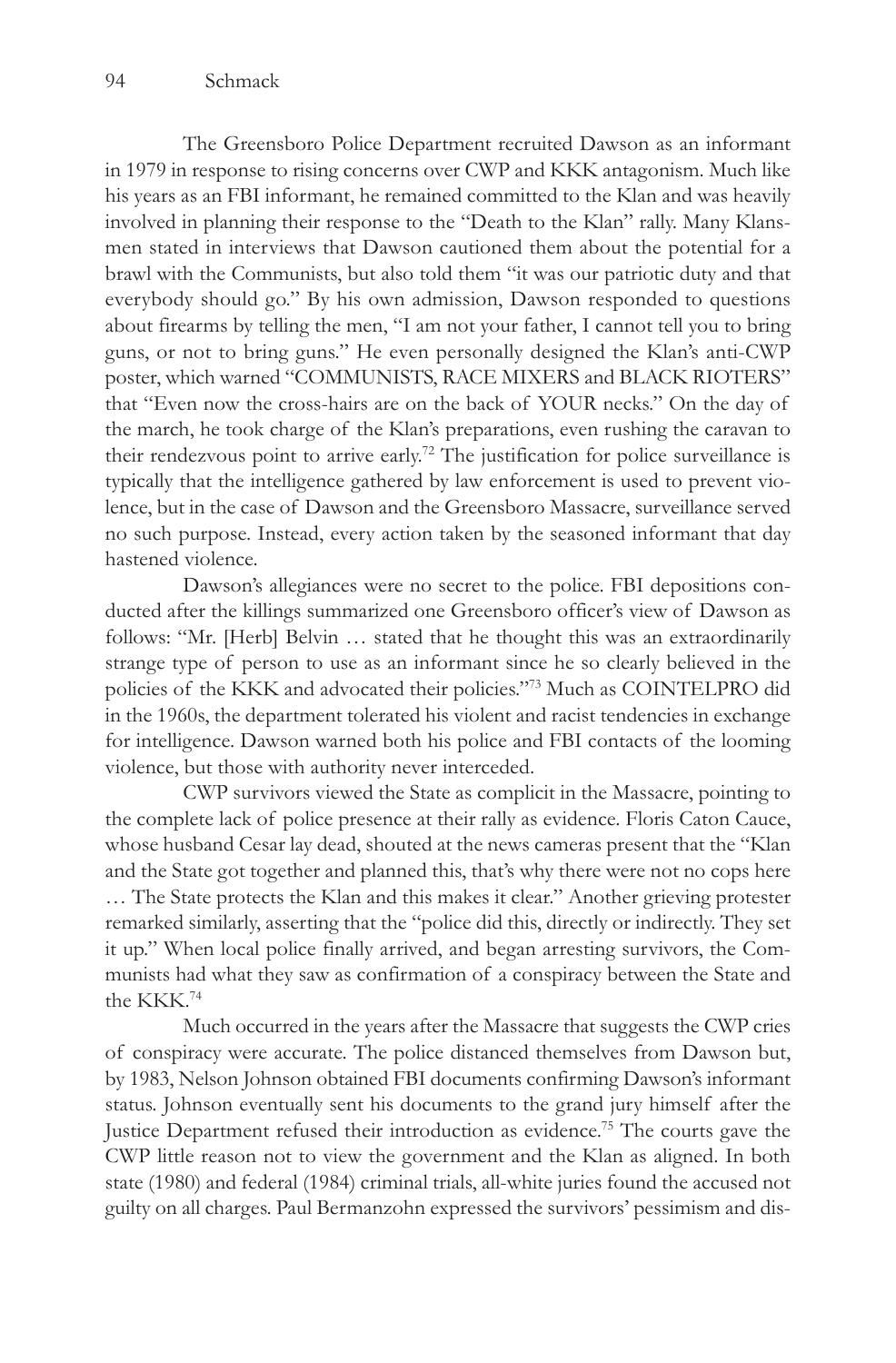illusionment with the legal system, stating "I think they were trying to keep the Klan and Nazis silent with not guilty verdicts." A leaflet titled "Fight Greensboro 'Justice'" articulated the Left reaction best: "When the Nazis march hundreds of riotequipped police protect them, while the Left is allowed to be attacked and … systematically killed."76 Much like the usage of COINTELPRO tactics, the decisions of the federal and state courts regarding the Greensboro Massacre placed it into conversation with Stallworth's operation. Throughout both KKK infiltration efforts, no Klansmen ever served time in prison. Additionally, Stallworth devoted an entire chapter to his time as David Duke's personal bodyguard during his visit to Colorado. Yet, he had no anecdotes about his efforts to protect the rights and safety of PLP members.

### **Conclusion: Contemporary Reckoning with Infiltration**

The confrontation of the Klan in Greensboro gained newfound significance after the 2017 Unite the Right rally. Aspects of direct confrontations and street fights between white supremacists and Leftists during political protests from 2017 to 2020 bear similarities to the events of 1979. Not only have disproportionate amounts of violence and death been perpetrated on antiracist protesters, but they have been carried out by a combination of right-wing groups and branches of local, state, and federal law enforcement. In October of 2020, the Greensboro City Council passed a resolution which offered a formal apology for the Massacre. It also included an acknowledgement of the Greensboro Police Department's failure to act or stop the events, despite the extensive information Dawson provided them regarding the likelihood of violence.<sup>77</sup>

Former CWP organizers Nelson Johnson and Signe Waller referred to the City Council's statement as "an official apology of substance" in the months following the resolution. Their short essay is the most recent analysis of the Massacre and its relationship to the longer story of law enforcement enabling white nationalist violence. Much as Lee did with *BlacKkKlansman*, Nelson and Waller use Klan violence in the 1970s to contextualize modern white nationalism. The authors argue that the 2017 rally in Charlottesville, the murder of George Floyd by the Minneapolis Police, armed far-Right protesters entering the Michigan State House, and the failed plot to kidnap Michigan Governor Gretchen Whitmer all highlight the State's preferential treatment towards white nationalists in much the same way that the CWP experienced in the late 1970s and early 1980s. Whereas Lee distanced the police from racism and anticommunism in his film, Waller and Johnson highlighted the complicity of the State in recent examples of far-Right violence.78

While Johnson and Waller link law enforcement and white supremacy, they fall into a similar trap as Stallworth did in his memoir: a lack of true critical engagement with their past tactics. Works produced by the survivors, such as the recent survivors' essay or the previous works of Waller and the Bermanzohns, focus more on State repression than on the CWP's approaches or potential shortcomings as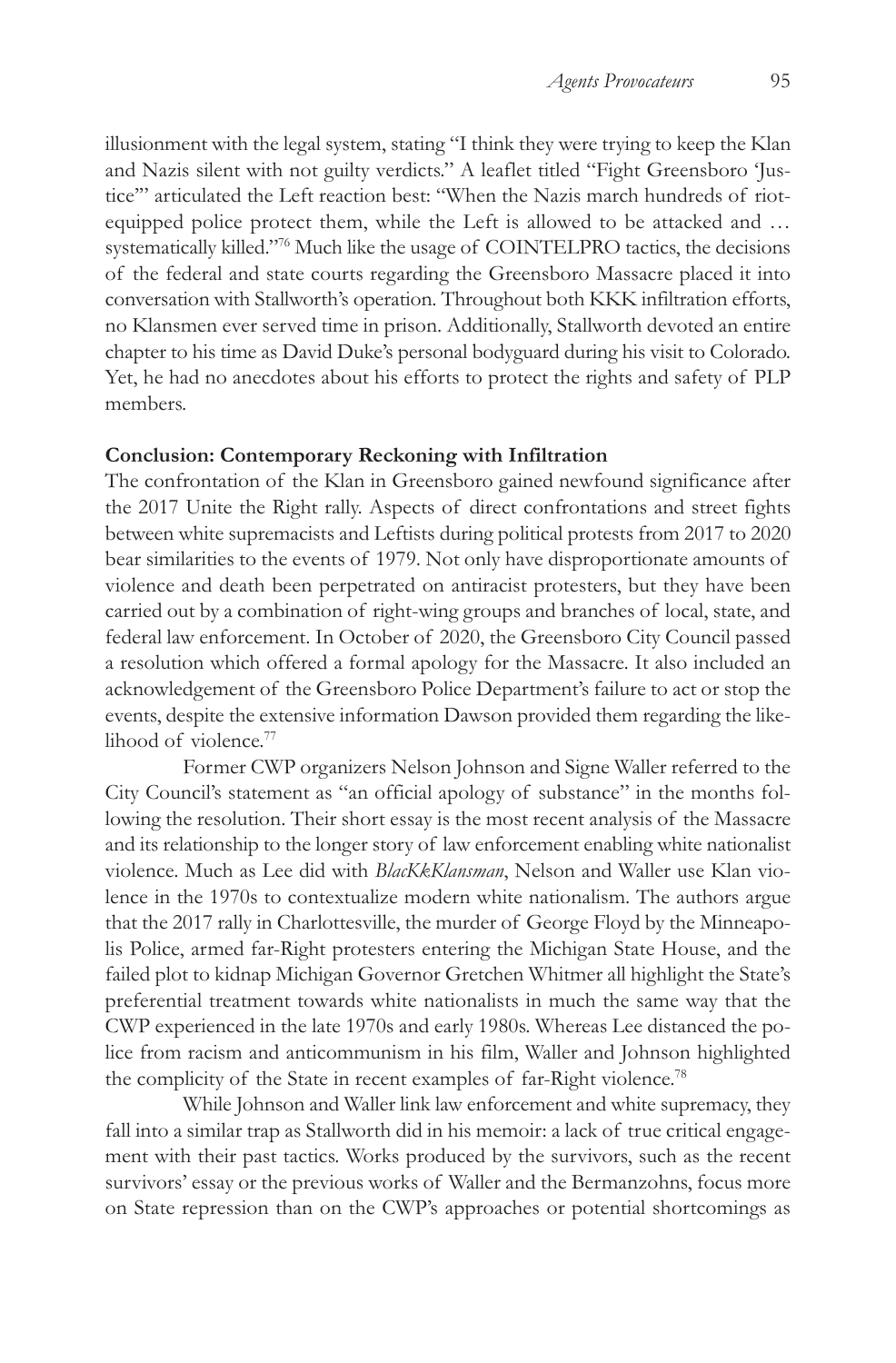antiracist organizers. For example, while the CWP sought to organize predominantly Black and working-class textile workers, the organizers themselves were mostly white, highly educated, and originally from outside the American South. This is not to say that they could not or should not have organized Greensboro textile mills, but these identity issues raise questions about how intimately they understood the scope of Southern anticommunism and its dangers. Beyond the risk that anti-Klan organizing placed them in, the CWP's fixation on the Klan put the people of colour they sought to organize at greater risk. The flyers produced before the "Death to the Klan" rally showed a disconnect between the Klan's capacity for violence and the CWP's understanding of the Klan's violent history.

Yet, four decades after the fact, there is little attempt by the survivors to analyze, challenge, or justify their decision making regarding their rally or the danger it brought upon the working-class community of colour the CWP sought to uplift. The juxtaposition in the recent essay between Charlottesville and Greensboro amplifies their similarities, but there are differences as well. The Unite the Right rally was an event planned by white nationalists that various antiracist groups counterprotested. The event's occurrence was beyond the control of the counterprotesters and they were aware of the danger. They took the risk to attend and stand as allies. On the other hand, the "Death to the Klan" rally was not planned by the Right, but by the Left. The CWP organized it, obtained a permit from the city government, broadcasted its date, time, and location, invited the community, dared the Klan to attend, and reassured the potential attendees of safety by declaring the Klan cowards. The only aspect of this addressed in the recent essay is the permit, which the authors mention because "the police acted unconstitutionally to disarm the marchers by banning weapons as a condition for obtaining the parade permit."<sup>79</sup> The authors saw this as an unconstitutional decision by the police, but it occurred days before the rally. This action was proof that the Greensboro Police Department would not protect the rights of the CWP. For organizers with roots in the South and an understanding of how anticommunism influenced both police and Klansmen in the region, this ultimatum may have caused contemplation. Yet, the CWP agreed and went forward with the rally, making minimal alterations to ensure the protection of the marginalized groups they sought to aid.

In truth, aside from its lack of killings, the events in Charlottesville bear greater similarity to the Workers' Viewpoint Organization's earlier protest in China Grove, North Carolina. In China Grove, there were not attempts to work within the confines of the State by obtaining permits and no one placed families of colour unknowingly at risk. This event was a Communist-organized counter-protest of a Klan event, thus an event where those in attendance knew the risks. They stood as allies in defiance of the Klan and did so in a way that did not turn a marginalized neighbourhood into a warzone. Yet there is no mention of the earlier China Grove protest in their essay, nor do they reflect on their methods as labour and antiracist organizers. Instead, Johnson and Waller focus on placing Greensboro into the con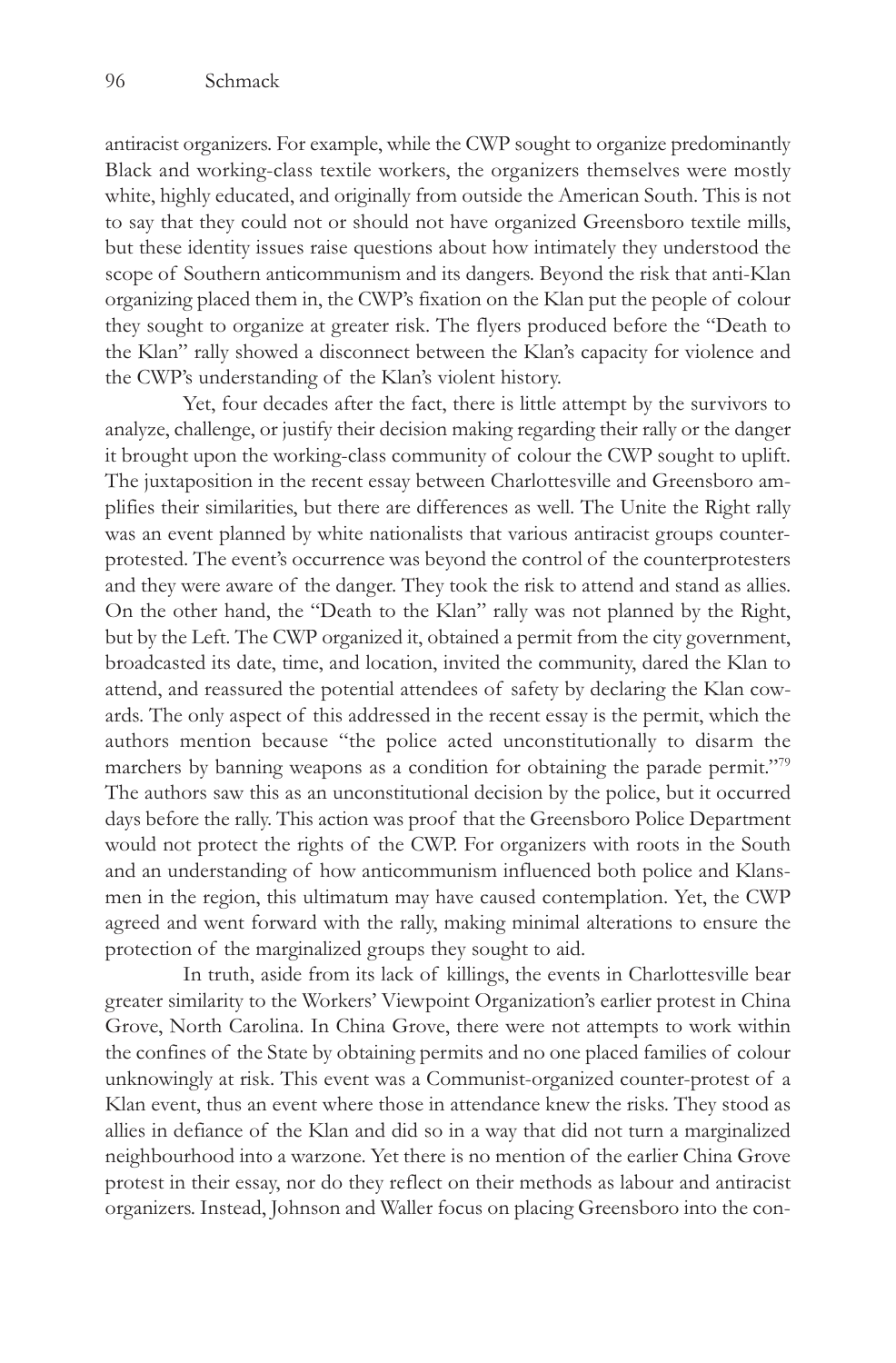text of the long struggle against fascism. This endeavour is incomplete without also grappling with the CWP's place in the long struggle of Communist organizers with the race question.<sup>80</sup>

While the sacrifices of the CWP organizers speak to their belief in antiracism, the truth remains that they invited the KKK to the doorsteps of poor Black textile workers and their families. One could just as easily ask if the "Death to the Klan" rally was as concerned with Black life as it was with organizing working-class power. This is not meant to demean those targeted in the Greensboro Massacre, but rather to once again argue for the importance of a full accounting of the ways the Left, the Right, and the State interact with one another. Much as was the case with *BlacKkKlansman*, creating perfect protagonists may hide questions that could have important answers.<sup>81</sup> Liberation movements necessarily struggle and encounter resistance, but they only grow through honest reflection on said struggles and resistance.

Riley wrote that, "Without the made-up stuff and with what we know of the actual history of police infiltration into radical groups, and how they infiltrated and directed white supremacist organizations to attack those groups, Ron Stallworth is the villain."82 Stallworth may not be the villain that Dawson was, but the practice of infiltration was one that curtailed the freedoms of people of colour and radical Leftists. In the film, white supremacy is defined by white nationalist fringe groups, but the lived experiences of people of colour show that white supremacy has always been mainstream. The KKK and law enforcement should not be understood as intrinsic opponents, but rather critiqued as the legal and extralegal arms of the same white supremacist system. A dissection of the similarities between Greensboro and Colorado Springs shows that the legacies of COINTELPRO pervaded them similarly: namely, a fixation on the Left. This comparison is not meant to tear down the film; instead, the comparison works to raise concerns about what the film obscures regarding the continued ambivalence—even comradery—shown by police towards white nationalists as well as their disdain for those perceived as radical Leftists.

White nationalists' resistance to change fuels their hatred of Leftists, but it does not place them in opposition to the structures of the State. In the weeks following the insurrectionary mob invasion of the US Capitol Building on January 6, 2021, numerous media reports highlighted a Confederate battle flag breaching the building for the first time. However, the mob brought more police badges than Confederate flags. Off-duty police from around the nation brought them in the belief that they would signal the mob's common cause with the Capitol Hill police and ease their charge into the building. Viewers and readers of *BlacKkKlansman*  might have been surprised to see these supposed foes harmoniously storming the government live on television.83 What has received less analysis in the media than the flag was a sign at the front of the mob as it broke through the final line of resistance on the Capitol steps. In black and red lettering it read, "the real invisible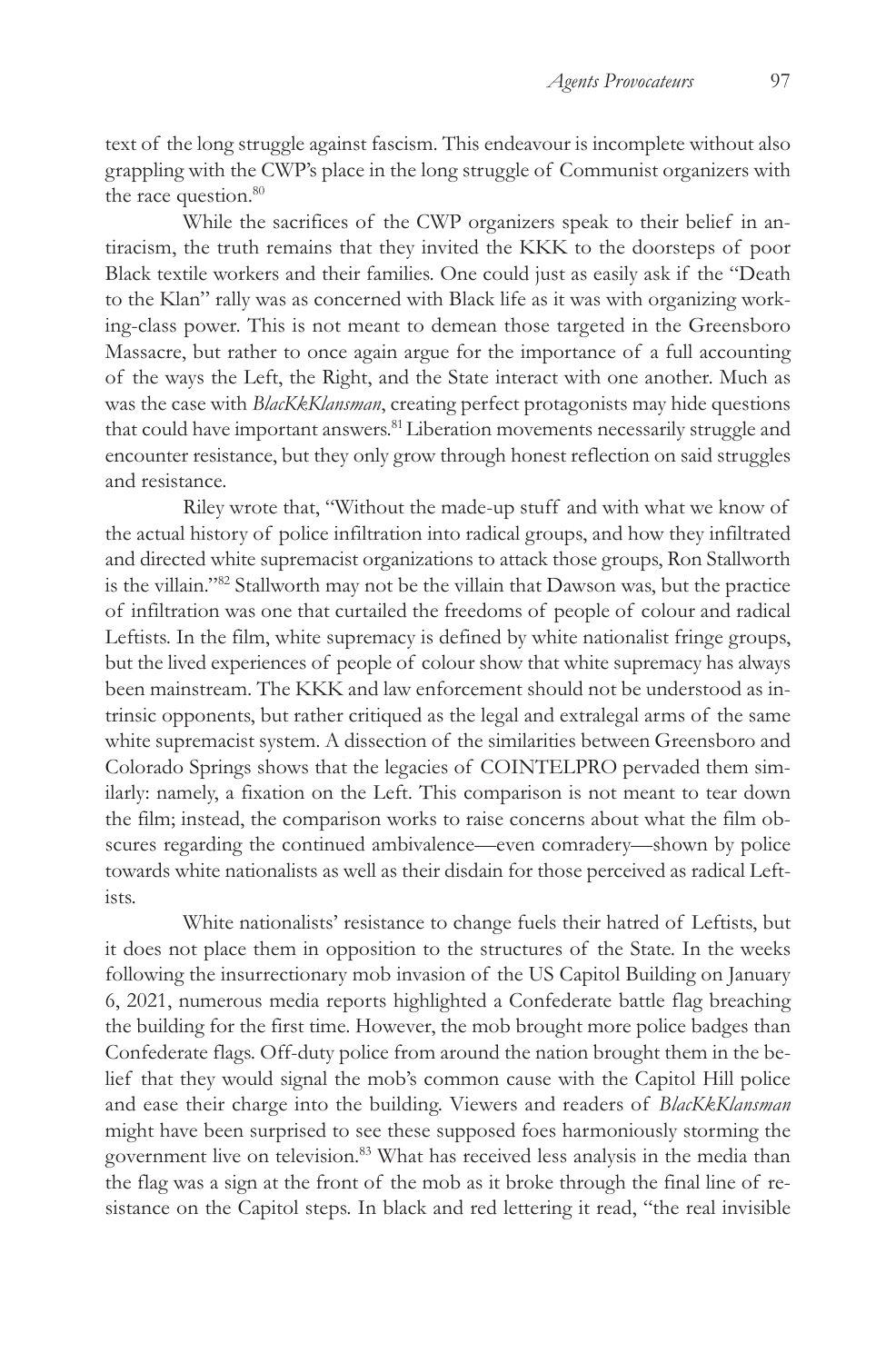enemy is communism."84 Simply put, the KKK fits the status quo of the political and economic system in the US, while Marxism does not. This has allowed white nationalists to act as extralegal red squads throughout the twentieth century and it has sustained the State's tolerance of violence from the radical Right. *BlacKkKlansman* may have pulled the hoods from some Klansmen, but it left the veil that conceals their connection to the State.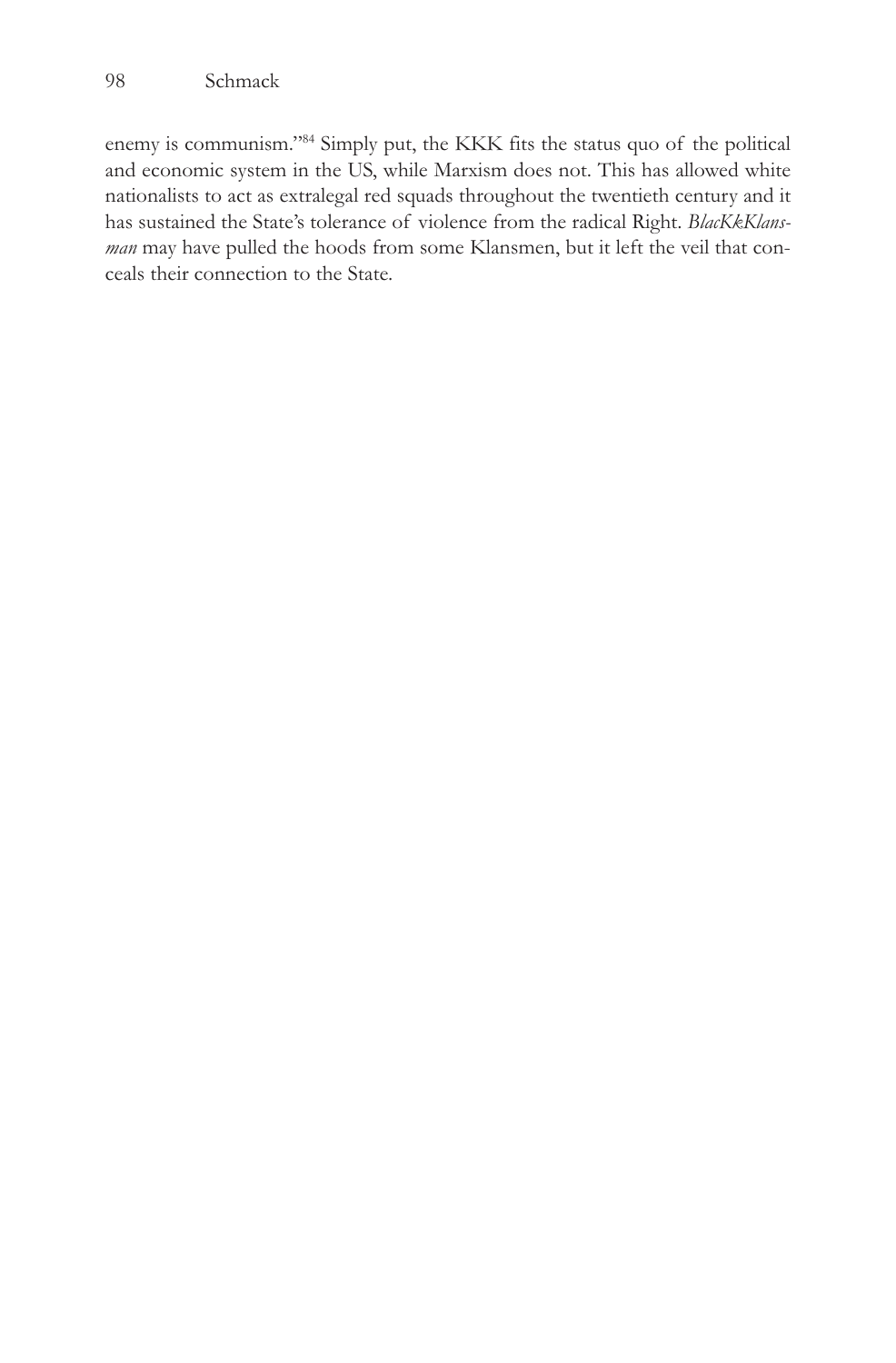# **NOTES**

<sup>1</sup> This article cites both the first and second edition of Stallworth's memoir at different points. Unless otherwise stated, use of the second edition should suggest that the information was present in both. Ron Stallworth, *BlacKkKlansman: Race, Hate, and the Undercover Investigation of a Lifetime*, 2nd ed. (New York: Flatiron Books, 2018), 54-6; Ron Stallworth, *Black Klansman: The true story of how an African-American police officer gained membership into David Duke's Knights of the Ku Klux Klan*, 1st ed. (Santa Ana, CA: Police and Fire Publishing, 2014), 7.

2 David Cunningham, *There's Something Happening Here: The New Left, the Klan, and FBI Counterintelligence* (Berkeley, CA: University of California Press, 2005), 6-7. <sup>3</sup> It should be noted that Riley and Lee were box office competitors in 2018. Riley's film *Sorry to Bother You* debuted in theatres a month before *BlacKkKlansman's* release. Boots Riley (@BootsRiley), "Here are some thoughts on *BlacKkKlansman*," Twitter, August 17, 2018. Riley deleted his Twitter account in the Spring of 2019, but a transcript is available at mronline.org/2018/08/27/bootsrileys-critique-of-spike-lees-blackkklansman/.

<sup>4</sup> Linda Hutcheon, *A Theory of Adaptation*, 2<sup>nd</sup> ed. (New York: Routledge, 2013), 84.

<sup>5</sup> Hutcheon, *A Theory of Adaptation*, 95.<br><sup>6</sup> Hutcheon, *A Theory of Adaptation*, 94.

Hutcheon, *A Theory of Adaptation*, 94. 7

 Wade also incorrectly places the roots of COINTELPRO the FBI's Counter Intelligence Program, in Klan surveillance. COINTELPRO infiltrated the CPUSA for nearly a decade before the FBI used it against the Klan. Wyn Craig Wade, *The Fiery Cross: The Ku Klux Klan in America* (New York: Simon and Schuster, 1987), 363.

<sup>8</sup> For examples that reference the two groups' targeting of one another during the 1920s and 1930s, see Linda Gordon, *The Second Coming of the KKK: The Ku Klux Klan of the 1920s and the American Political Tradition* (New York: Liveright, 2017); Mark Solomon, *The Cry Was Unity: Communists and African Americans, 1917-1936* (Jackson, MS: University Press of Mississippi, 1998); Nancy MacLean, *Behind the Mask of Chivalry: The Making of the Second Ku Klux Klan* (Oxford: Oxford University Press, 1995); Robin D.G. Kelley, *Hammer and Hoe: Alabama Communists During the Great Depression* (Chapel Hill, NC: University of North Carolina Press, 1990). For works that provide examples of this feud during the mid-twentieth century, see Stacy Braukman, *Communists and Perverts Under the Palms: The Johns Committee in Florida, 1956-1965* (Gainesville, FL: University Press of Florida, 2012); David Cunningham, *Klansville, U.S.A.: The Rise and Fall of the Civil Rights-Era Ku Klux Klan* (Oxford: Oxford University Press, 2013); Anne Braden, *House Un-American Activities Committee: Bulwark of Segregation* (Los Angeles: National Committee to Abolish the House Un-American Activities Committee, 1963).

9 Cunningham, *There's Something Happening Here*, 144-5, 157-9. Cunningham also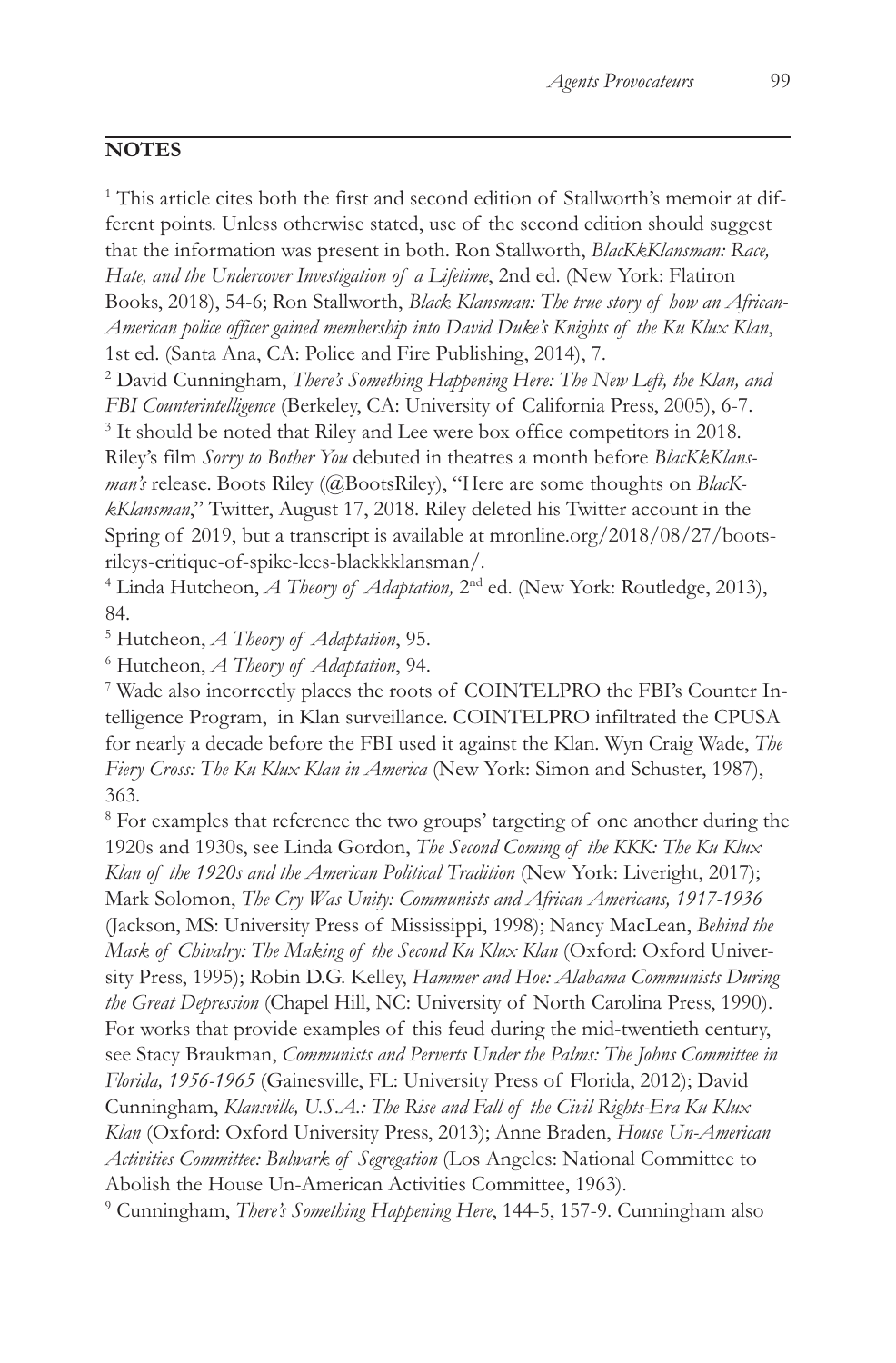reviewed the film for the *Journal of American History* and briefly mentioned Riley's comments as well, David Cunningham. "BlacKkKlansman*,*" *Journal of American History* 106, no. 1 (2019), 270-2.<br><sup>10</sup> Ellen Schrecker, *Many Are the Crimes: McCarthyism in America*, (Princeton, N.J.:

Princeton University Press, 1998), xii-xiii.

11 Cunningham, *There's Something Happening Here,* 7.

<sup>12</sup> *History's Mysteries: The Greensboro Massacre,* written by Noah Morowitz*,* Films Media Group*,* 2000, digital.films.com/PortalPlaylist.aspx?wID=104680&xtid+42 83; *Greensboro: Closer to the Truth*, directed by Adam Zucker, Filmmakers Library, 2009, https://video.alexanderstreet.com/embed/greensboro-closer-to-the-truth. The lack of atonement informs recent works on Greensboro, which focus on the Greensboro Truth and Reconciliation Commission of 2004. Due to their later focuses these works add little to my discussion. David Wallace McIvor, *Mourning in America: Race and the Politics of Loss* (London: Cornell University Press, 2016); Spoma Jovanovic, *Democracy, Dialogue, and Community Action: Truth and Reconciliation in Greensboro* (Fayetteville, AR: University of Arkansas Press, 2012). 13 Wade, *The Fiery Cross*, 378-89; published only seven months after the event,

Terry Eastland's book never mentions infiltration, focusing instead on the CWP as a continuation of the New Left: Terry Eastland, "The Communists and the Klan," *Commentary* 69, no. 5 (1980), 65-7; Elizabeth Wheaton, *Codename GREENKIL: The 1979 Greensboro Killings* (Athens, GA: University of Georgia Press, 1987.)

<sup>14</sup> Signe Waller Foxworth and Nelson N. Johnson, "An Apology for a Massacre: 41 Years Later," *Tikkun* (December 21, 2020), https://www.tikkun.org/an-apology-for-a-massacre; Sally Avery Bermanzohn, *Through Survivors' Eyes: From the Sixties to the Greensboro Massacre* (Nashville, TN: Vanderbilt University Press, 2003); Signe Waller, *Love and Revolution: A Political Memoir, People's History of the Greensboro Massacre, its Setting and Aftermath* (Lanham, MD: Rowman and Littlefield, 2002). 15 Anne Branigin, "Spike Lee Responds to Boots Riley's Critique of *BlacKkKlansman*: 'We Need Police,'" *The Root* (August 27, 2018),

https://thegrapevine.theroot.com/spike-lee-responds-to-boots-rileys-critique-ofblackkkl-1828623570; Elijah C. Watson, "Ron Stallworth Responds to Boots Riley's 'BlacKkKlansman' Critique," *okayplayer*, https://www.okayplayer.com/news/ronstallworth-responds-to-boots-rileys-blackkklansman-critique.html.

<sup>16</sup> Further analysis of Riley's comments can be found in reviews published by academics, although most are brief as is standard for book and film reviews Justin Turner, "BlacKkKlansman," *Crime, Media, Culture: An International Journal* Vol. 16 no. 1 (2020), 157-60; Cunningham, "BlacKkKlansman"; Kelley, "Sorry, Not Sorry," *Boston Review* (September 13, 2018), https://bostonreview.net/race-literature-culture/robin-d-g-kelley-sorry-not-sorry.

<sup>17</sup> *BlacKkKlansman*, directed by Spike Lee, (Focus Features, 2018), 00:04:29. 18 Riley, "Here are some thoughts on *BlacKkKlansman*."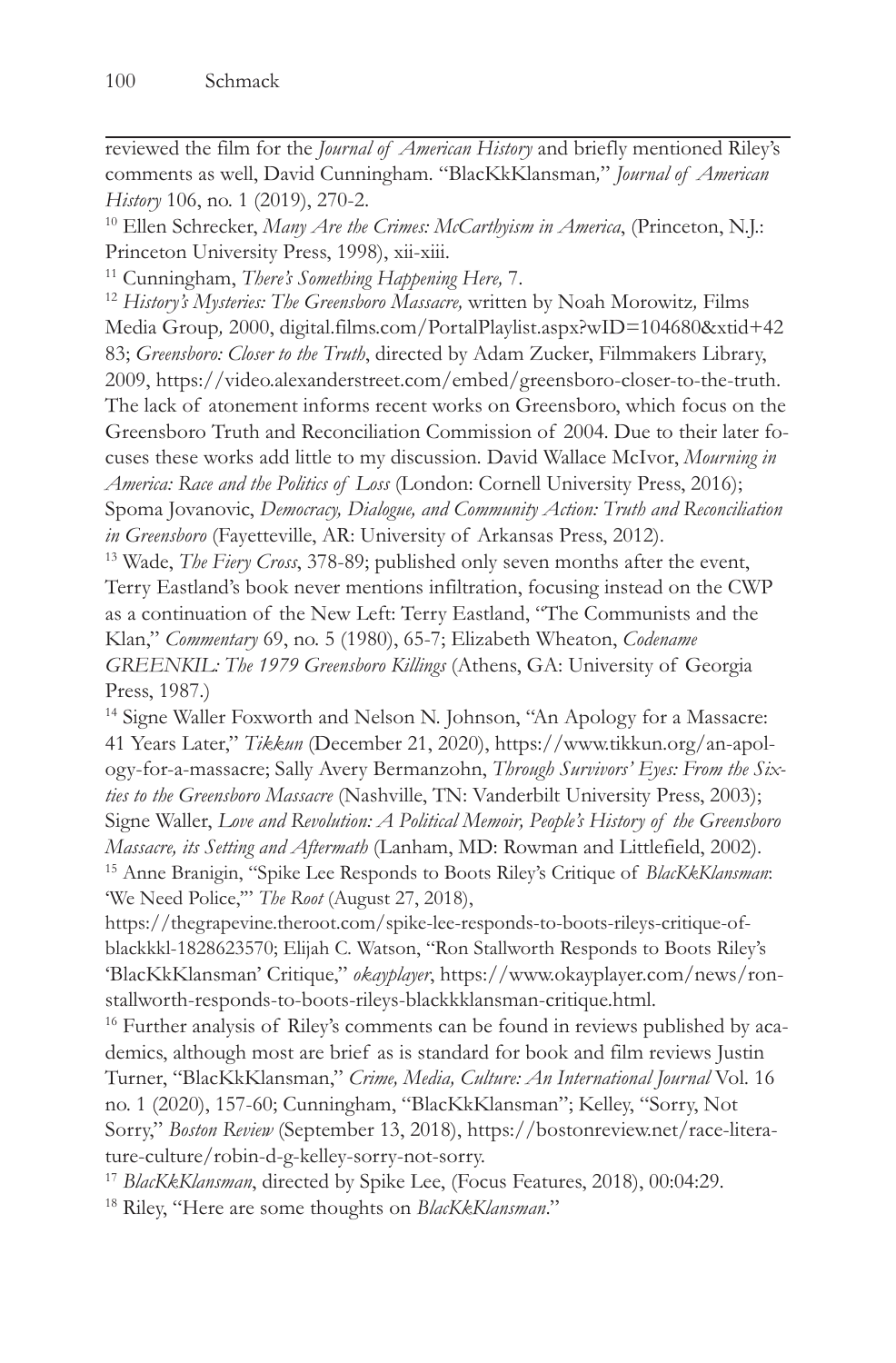<sup>19</sup> *BlacKkKlansman*, directed by Spike Lee, 00:51:20-00:55:58, 01:45:03-01:46:15.<br><sup>20</sup> The second edition, which coincided with the film and reached a larger readership, mentions Klan antisemitism less than the original. Stallworth, *BlacKkKlansman,* 2nd ed., 52. 21 Riley, "Here are some thoughts on *BlacKkKlansman*." 22 The term Klavern is one of many stylized terms developed by the Klan over the

years that emphasize the use of the letter "K" and it refers to a local KKK unit. The film's original screenwriters, Charlie Wachtel and David Rabinowitz, developed the Jewish ancestry of the character, which persisted through Lee and Willmott's revisions. Gerri Miller, "The Screenwriters Who Made 'BlacKkKlansman' Jewish," *Jewish Journal* (February 20, 2019) https://jewishjournal.com/special-section/294214/thescreenwriters-who-made-blackkklansman-jewish/.

<sup>23</sup> Stallworth, *BlacKkKlansman*, 2nd ed., 73.<br><sup>24</sup> Rowe infiltrated the Klan network of Alabama on direction from the FBI. While an informant, he participated in the mob attacks on Freedom Riders in 1961 and the shooting of civil rights worker Viola Liuzzo outside Selma in 1965. Raymond Arsenault, *Freedom Riders: 1969 and the Struggle for Racial Justice* (New York: Oxford University Press, 2007); Gary May, *The Informant: The FBI, the Ku Klux Klan, and the Murder of Viola Liuzzo* (New Haven: Yale University Press, 2005); Gary Thomas Rowe, *My Undercover Years with the Ku Klux Klan* (New York: Bantam Books, 1976).

<sup>25</sup> Stallworth, *BlacKkKlansman*, 2nd ed., 90.<br><sup>26</sup> Stallworth, *BlacKkKlansman*, 2nd ed., 178-9.<br><sup>27</sup> Riley, "Here are some thoughts on *BlacKkKlansman.*"<br><sup>28</sup> *BlacKkKlansman*, directed by Spike Lee, 00:01:39-00:04:10.<br> *iner* (November 27, 1995). 31 *13th,* directed by Ava DuVernay, (Netflix, 2016) 00:28:35-00:30:03. 32 Eduardo Bonilla-Silva, *Racism Without Racists: Color-Blind Racism and the Persistence* 

*of Racial Inequality in America* (Lanham, MD: Rowman & Littlefield Publishers, 2014).

<sup>33</sup> *BlacKkKlansman*, directed by Spike Lee, 00:47:10-00:48:30.<br><sup>34</sup> In 2020, Duke tweeted that a Presidential ticket of Trump and Fox News host Tucker Carlson was "the only way to stop the commie Bolsheviks!" Andrew Naughtie, "Former KKK leader endorses Trump for president again—and Tucker Carlson for VP," *The Independent* (July 9, 2020),

https://www.independent.co.uk/news/world/americas/kkk-trump-david-duketucker-carlson-election-2020-a9609491.html.

35 Donald Trump, "Press Conference," *C-Span* (August 15, 2017), https://www.cspan.org/video/?432633-1/president-trump-there-blame-sides-violence-charlottesville.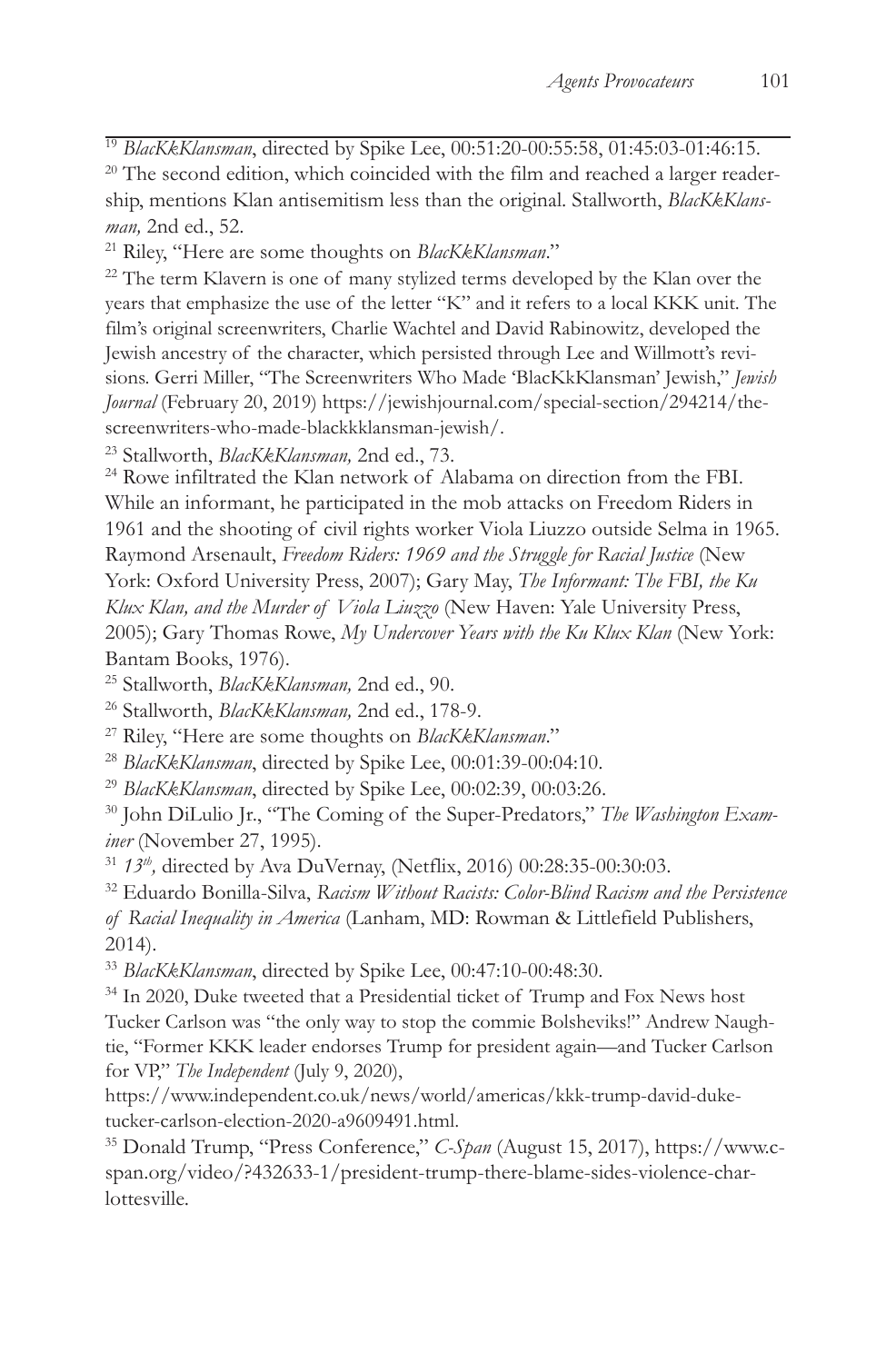<sup>36</sup> *BlacKkKlansman,* directed by Spike Lee, 02:06:14-02:09:04. 37 Affiliates of Metzger's White Aryan Resistance brutally murdered Ethiopian college student Mulugeta Seraw in Portland, Oregon in 1988. For more on the case, see Elinor Langer, *A Hundred Little Hitlers: The Death of a Black Man, the Trial of a White Racist, and the Rise of the Neo-Nazi Movement in America* (New York: Metropolitan Books, 2003), 138-40 (PLP). Stallworth includes a police report on Oxnard in his first edition, but provides no context for the event. It serves mostly as justification for surveilling the PLP. Stallworth, *Black Klansman,* 1st ed., 198-9. 38 Stallworth, *BlacKkKlansman,* 2nd ed., 66-7.

<sup>39</sup> BlacKkKlansman, directed by Spike Lee, 00:45:50-00:45:58, 01:03:17-01:04:13.<br><sup>40</sup> BlacKkKlansman, directed by Spike Lee, 00:44:31-00:44:49.<br><sup>41</sup> Stallworth, *BlacKkKlansman*, 2nd ed., 26-8.<br><sup>42</sup> Stallworth, *Black Kla* ed., 55.

43 Erik S. McDuffie, *Sojourning for Freedom: Black Women, American Communism, and the Making of Black Left Feminism* (Durham, NC: Duke University Press, 2011); Jacqueline Jones, *Labor of Love, Labor of Sorrow: Black Women, Work, and the Family, from Slavery to the Present* (New York: Basic Books, 1985); Angela Davis, *An Autobiography* (New York: International Publishers, 1974). 44 Cunningham, "BlacKkKlansman," 272.

45 MacLean, *Behind the Mask of Chivalry*; Kathleen M. Blee, *Women of the Klan:* 

*Racism and Gender in the 1920s* (Berkeley: University of California Press, 1991). 46 Sybil Jones, UKA rally in Four Oaks, North Carolina, September 1968, Lyndon

Baines Johnson Archives, Austin, TX, SRT, 7054-CD3a, Commission Audiotape

3, cited in Cunningham, *Klansville, U.S.A.*, 67. 47 *BlacKkKlansman*, directed by Spike Lee, 00:49:33-00:50:26, 01:40:03-01:42:14, 01:53:24-01:55:25.

<sup>48</sup> *BlacKkKlansman*, directed by Spike Lee, 00:14:08-00:22:16. 49 Stokely Carmichael, *Stokely Speaks: Black Power to Pan-Africanism* (New York: Random House, 1971), 221-7.

<sup>50</sup> Stallworth, *BlacKkKlansman*, 2nd ed., 28.<br><sup>51</sup> *BlacKkKlansman*, directed by Spike Lee, 00:22:17-00:22:40.<br><sup>52</sup> Riley, "Here are some thoughts on *BlacKkKlansman.*"<br><sup>53</sup> Emily Eakin, "He Wrote a Memoir About Infiltra Then Spike Lee Turned It Into a Film," *New York Times* (August 31, 2018), https://www.nytimes.com/2018/08/31/books/review/black-klansman-ronstallworth-best-seller.html.

54 The second edition is available online for only a few dollars, while the first is often listed in excess of \$200. Police and Fire Publishing founder Pete Bollinger thought Stallworth's story would "go crazy" in terms of sales, but claimed that it didn't upon release. Court Mann, "Before 'BlacKkKlansman,' an old Deseret News article that may have started it all," *Deseret News* (October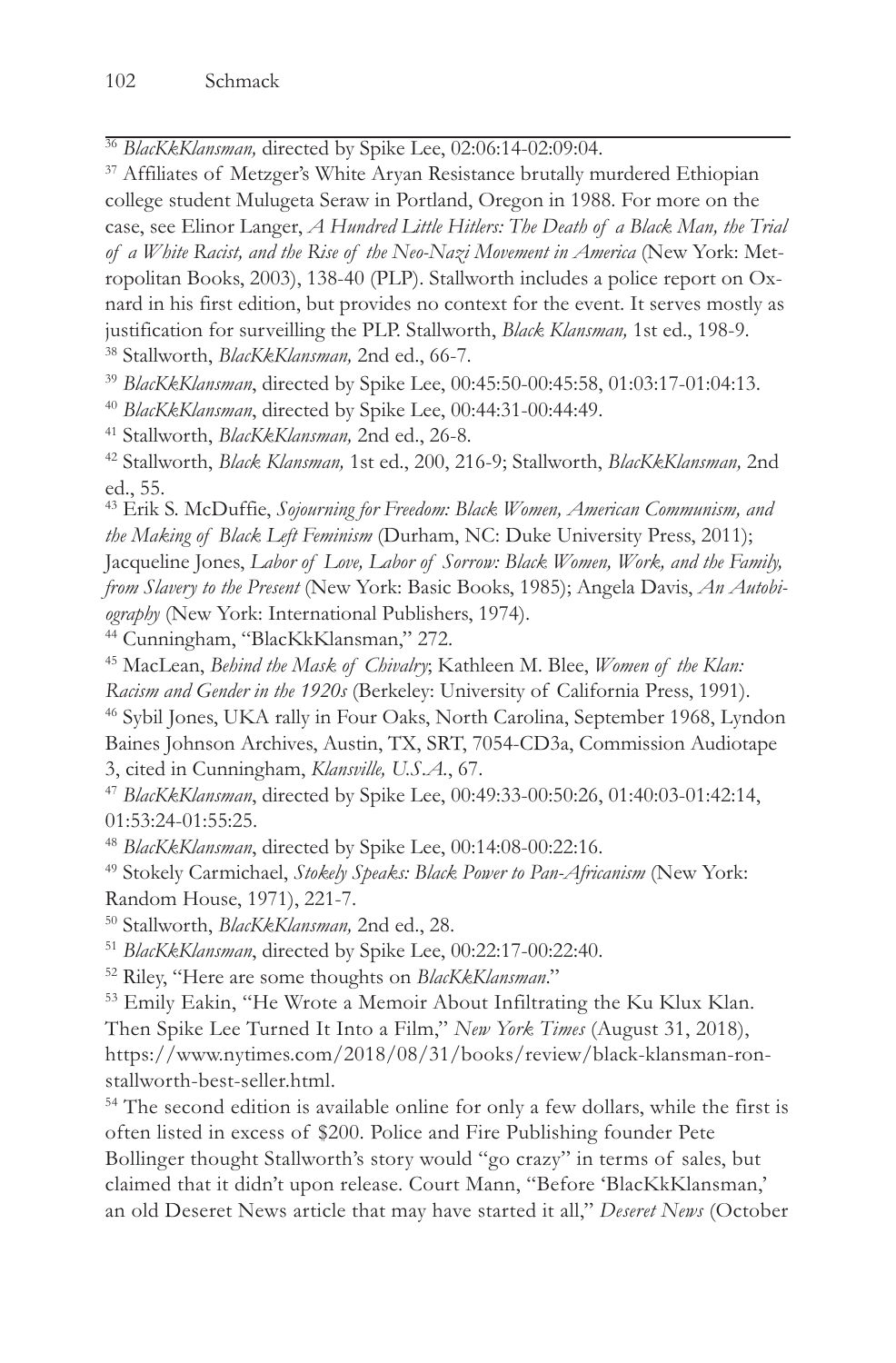4, 2018), https://www.deseret.com/2018/10/4/20655206/before-black-

kklansman-an-old-deseret-news-article-that-may-have-started-it-all.

<sup>55</sup> Stallworth, *BlacKkKlansman*, 2nd ed., 187.<br><sup>56</sup> Trump, "Press Conference," (August 15, 2017).

57 Stallworth, *Black Klansman,* 1st ed., 218-9. 58 Stallworth, *Black Klansman,* 1st ed., 232-3, 238, 245, 277-8. 59 Stallworth, *Black Klansman,* 1st ed., 218-20.

60 Nathan was an associate, but attended the rally with his wife, Marty, who was an official member. The CWP inducted him on his deathbed. Wheaton, *Codename*  GREENKIL, 11, 170.<br><sup>61</sup> BlacKkKlansman, directed by Spike Lee, 01:39:45-01:42:15.<br><sup>62</sup> Wheaton, *Codename GREENKIL*, 85-8.<br><sup>63</sup> It also referred to Duke as "Grand Lizard." Stallworth, *Black Klansman*, 1st ed.,

200.

64 "Death to the Klan!! Prepare for Revolution!! Build the Communist Workers Party," Box 1, Folder 1: Communist Workers Party (Greensboro – KKK/NSPA Shootout) (1979) RH WL Eph 3210, Ephemeral materials, 1979-, Wilcox Collection, Kansas Collection, Kenneth Spencer Research Library, University of Kansas Libraries, Lawrence, KS (hereafter abbreviated as WC, KC, KSRL, KUL, Lawrence, KS).

65 Nelson Johnson, "An open letter to Joe Grady, Correll Pierce, and all KKK members and sympathizers," Box 1, Folder 1: Communist Workers Party (Greensboro – KKK/NSPA Shootout) (1979) RH WL Eph 3210, Ephemeral materials, 1979-, WC, KC, KSRL, KUL, Lawrence, KS.

<sup>66</sup> *88 Seconds in Greensboro*, directed by William Cran (Network Features Incorporated, 1983), https://vimeo.com/251495117, 00:01:14-00:04:35, 00:39:57- 00:40:20; Bermanzohn, *Through Survivors' Eyes*, 214; Wheaton, *Codename GREENKIL, 9.*<br><sup>67</sup> 88 Seconds in Greensboro, 00:10:00-00:12:18.<br><sup>68</sup> Wheaton, *Codename GREENKIL*, 12.<br><sup>69</sup> David E. Rosenbaum, "C.I.A.-F.B.I. INQUIRY VOTED BY SENATE," *New* 

*York Times, January 28, 1975; 88 Seconds in Greensboro, 00:15:15-00:16:49.*<br><sup>70</sup> Over the 1970s, the US Labor Party, under the leadership of Lyndon

LaRouche, transitioned from Marxism to anti-government Fascism. Wheaton, *Codename GREENKIL, 44, 297n10.*<br><sup>71</sup> 88 Seconds in Greensboro, 00:16:54-00:17:42.<br><sup>72</sup> 88 Seconds in Greensboro, 00:17:24-00:17:42, 00:27:02-00:28:36, 00:24:48-00:25:56;

Wheaton, *Codename GREENKIL*, 111-3.<br><sup>73</sup> Briefing Paper, December 14, 1979, Box 1, Folder 1: Communist Workers Party

(Greensboro – KKK/NSPA Shootout) (1979) RH WL Eph 3210, Ephemeral materials, 1979-, WC, KSRL, KUL, Lawrence, KS.

<sup>74</sup> *88 Seconds in Greensboro*, 00:04:00-00:05:23; Bermanzohn, *Through Survivors' Eyes*,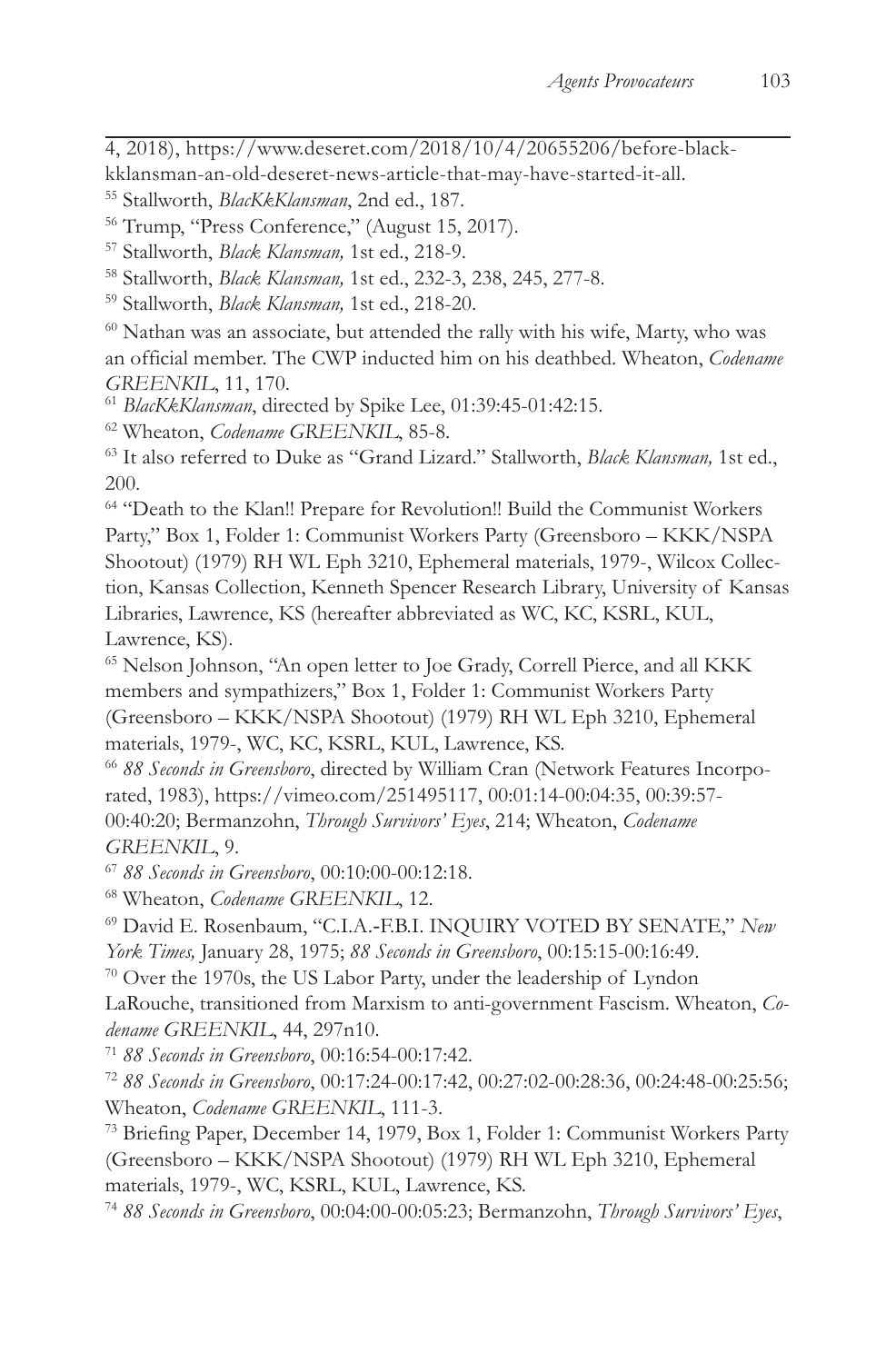## 217-27.

75 Robert Herzberg, "Feds Accused of Murder, Conspiracy in 1979 Greensboro N.C. Shoot-out," *Spotlight*, October 31, 1983, Box 1, Folder 3: Communist Workers Party (Greensboro – KKK/NSPA Shootout) (1981-85) RH WL Eph 3210, Ephemeral materials, 1979-, WC, KC, KSRL, KUL, Lawrence, KS; Bermanzohn, *Through Survivors' Eyes*, 293-4.<br><sup>76</sup> Bermanzohn, *Through Survivors' Eyes*, 296; "Fight Greensboro 'Justice'! –Resist the

Right—Stop Racist Terror!" 1980, Folder 1 RH WL P4625, WC, KC, KSRL, KUL, Lawrence, KS.

77 Over the decades, council members produced informal or impromptu acknowledgements of the events, but this official declaration passed with a seven to two vote, City of Greensboro, "Meeting Minutes – Final City Council Special Meeting" (October 6, 2020), 6-17,

http://greensboro.granicus.com/player/clip/4312?view\_id=2&meta\_id=209251&redirect=true.

78 Waller Foxworth and Johnson, "An Apology for a Massacre."

79 "Death to the Klan!!" and "An open letter to Joe Grady"; Waller Foxworth and Johnson, "An Apology for a Massacre."

<sup>80</sup> "The race question" references a long-debated topic among Marxist thinkers regarding how race should be understood in the context of the proletarian revolution. Some argued for the need to understand the plight of racialized others, particularly Black people, in the US as requiring a specialized approach to best incorporate them into the revolutionary vanguard. Others have held to the view of race as simply a construction of capitalism that will fall by the wayside once true class warfare begins. While little analysis of the Greensboro Massacre addresses the CWP's place in this larger discussion, I believe that their tactics and goals need to be contextualized through this long debate as well. For analyses that address aspects of this debate, see Cedric Robinson, *Black Marxism: The Making of the Black Radical Tradition,* 2nd ed. (Chapel Hill, N.C.: University of North Carolina Press, 2000); Solomon, *The Cry Was Unity*; Robin D.G. Kelley, *Hammer and Hoe: Alabama Communists During the Great Depression* (Chapel Hill, NC: University of North Carolina Press, 1990); Harry Haywood, *Black Bolshevik: Autobiography of* 

*an Afro-American Communist* (Chicago: Liberator Press, 1978). 81 Unlike in her recent essay, Waller, who is also the widow of James Waller, reflects somewhat on potential CWP shortcomings in her 2002 memoir. For the most, part however, Waller foregrounds her thoughts on Marxist and democratic organizing praxis, leaving issues with anti-racist organizing practices under-examined. Waller, *Love and Revolution*, 474-82.<br><sup>82</sup> Riley, "Here are some thoughts on *BlacKkKlansman.*"<br><sup>83</sup> Kimberly Kindy, Kim Bellware, and Mark Berman, "Off-duty police were part

of the Capitol mob. Now the police are turning in their own," *The Washington Post* (January 16, 2021).